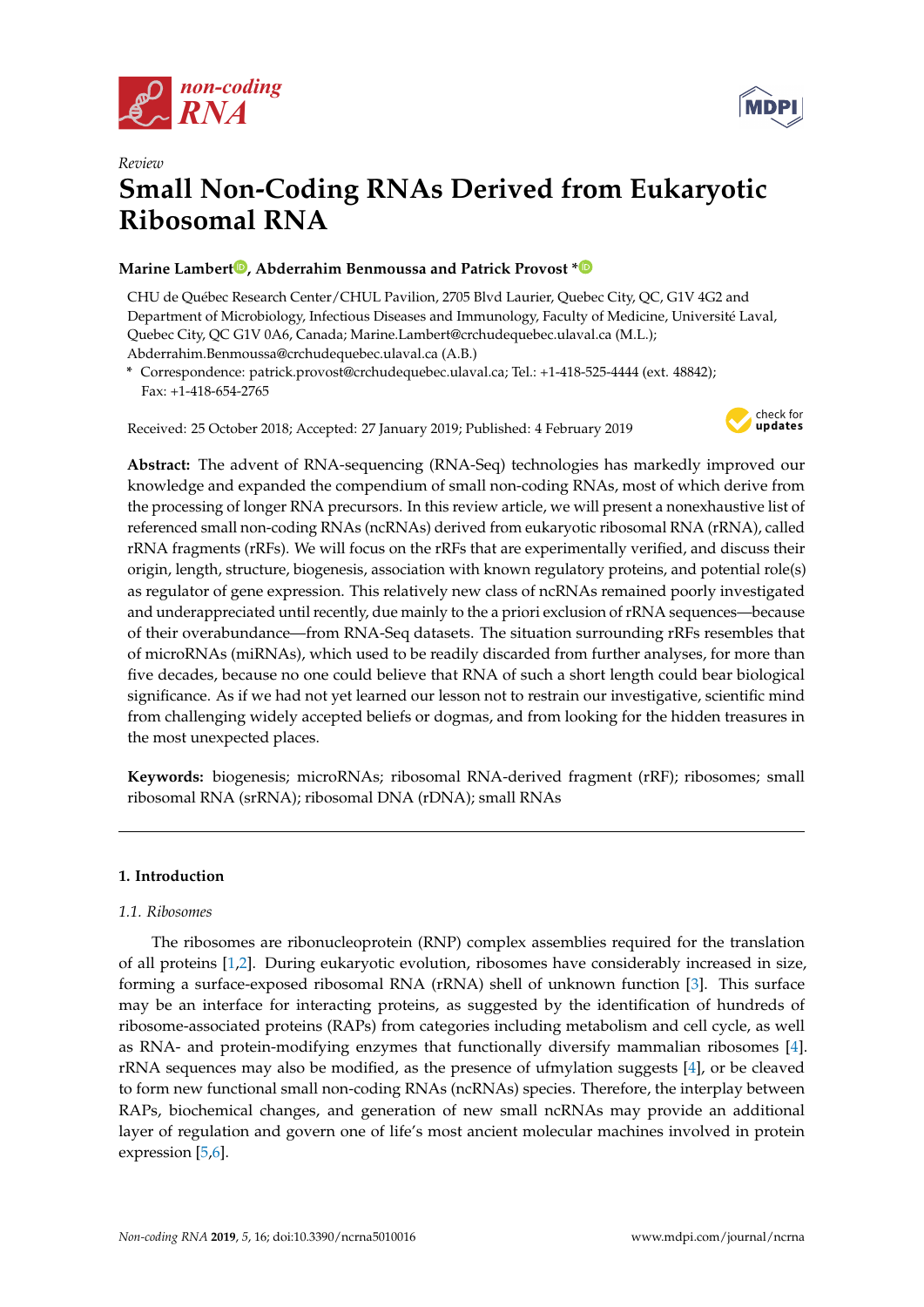#### *1.2. Ribosomal DNA Genes*

Mammalian ribosomal DNA (rDNA) genes code for rRNAs that are generally comprised of several hundreds of transcription units organized in tandem repeats and clustered on a number of chromosomal loci [\[7–](#page-12-6)[9\]](#page-12-7). For example, in humans, there are approximately 300–400 rDNA repeats in five clusters on chromosomes 13, 14, 15, 21, and 22 [\[8\]](#page-12-8), potentially explaining the rRNA sequence variability. This variability has notably been reported by Wang et al. [\[10\]](#page-12-9), who calculated the coefficient of variation (CV) of the average depth among samples in the 18S and 28S rRNA, which they reported as a diagram of variability as a function of the sequence region [\[10\]](#page-12-9). Although the rRNA sequence of the 18S, 5.8S, and the 28S may contain variations, consensus motives can be found [\[11](#page-12-10)[,12\]](#page-13-0). The rRNA secondary structure is also extremely well conserved in eukaryotes, thanks to a strong selection pressure [\[13,](#page-13-1)[14\]](#page-13-2). Being the main component of ribosomes and acting at the core of their function [\[15\]](#page-13-3), rRNA expression is finely controlled, from the regulation of transcription to their biogenesis [\[7,](#page-12-6)[16](#page-13-4)[–18\]](#page-13-5). Other processes involved in the rRNA maturation can also be regulated, such as biochemical modifications of their RNA sequence [\[19–](#page-13-6)[21\]](#page-13-7) or incorporation into the ribosomal complex [\[16,](#page-13-4)[22\]](#page-13-8).

#### *1.3. Ribosomal RNAs*

Each ribosome is composed of rRNA—constituting its functional core—and ribosomal proteins. In eukaryotes, ribosomes consist of four rRNAs and approximately 80 ribosomal proteins arranged into two subunits: 60S and 40S [\[23\]](#page-13-9). During the ribosome biogenesis process, eukaryotic rRNAs are usually synthesized by the RNA polymerase I (RNA Pol-I) in the nucleolus, giving rise to a single rRNA precursor: the 45S rRNA [\[24\]](#page-13-10). This long primary transcript contains several different rRNAs separated by spacer regions, known as internal transcribed spacers (ITS; ITS1 and ITS2). Indeed, three of the four mature rRNAs (18S, 5.8S, and 28S rRNAs) originate from this common 45S precursor, while the 5S rRNA is synthesized by RNA polymerase III (RNA pol-III) [\[25](#page-13-11)[,26\]](#page-13-12).

#### Ribosomal RNA Sequence Variants

Nevertheless, it has been shown that distinct ribosomal genes (rDNA) are expressed at different stages of development, leading to the incorporation of alternative forms of rRNA with heterogeneous sequences into ribosomes [\[27](#page-13-13)[,28\]](#page-13-14). It is admitted that embryogenesis is a tightly regulated process, in which the control of expression of specific proteins, at key embryonic stages, is important [\[29\]](#page-13-15). Thus, the heterogeneity found in ribosomes may allow this regulation by favoring translation of specific sets of messenger RNAs (mRNAs) into proteins. Both the type of proteins present in the RNP complex [\[4](#page-12-3)[,23](#page-13-9)[,30–](#page-13-16)[32\]](#page-13-17) and the rRNAs may contribute to this regulation, as in some alternative pathways during the eukaryotic rRNA maturations [\[22](#page-13-8)[,24](#page-13-10)[,33\]](#page-13-18). In addition, splicing of some rRNA transcripts may be decoupled and lead to the production of new rRNA intermediates (e.g., 43S and 26S) [\[34\]](#page-14-0). Furthermore, the first rRNA variants described are at the 5' end of the 5.8S rRNA [\[35\]](#page-14-1). Thus, two forms of 5.8S rRNA exist—the 5.8S short (5.8SS) and the 5.8S long (5.8SL)—which differ in size by an extension in the 5' end of 7 or 8 nucleotides (nt) [\[16,](#page-13-4)[32,](#page-13-17)[36\]](#page-14-2). Accordingly, similarly to ribosomal proteins, some of these rRNA variants may play a role in ribosome heterogeneity [\[21](#page-13-7)[,32,](#page-13-17)[37\]](#page-14-3).

#### *1.4. Small Regulatory Non-Coding RNAs*

Since the discovery of the first small silencing RNA in 1993 [\[38\]](#page-14-4), a noteworthy number of small RNA classes has been discovered, including microRNAs (miRNAs) [\[39\]](#page-14-5), small interfering RNAs (siRNAs) [\[40,](#page-14-6)[41\]](#page-14-7), and Piwi-associated small RNAs (piRNAs) [\[42](#page-14-8)[,43\]](#page-14-9), all of which exerting important roles in various biological processes [\[44\]](#page-14-10). More recently, additional new classes of small non-coding RNAs have been discovered in the wake of the next-generation sequencing (NGS) revolution [\[45\]](#page-14-11), which markedly expanded our knowledge of small RNAs. For instance, a class of small RNAs originating from small nucleolar RNAs (snoRNAs) has been identified to function like miRNAs [\[46\]](#page-14-12). Such studies have fueled interest in small RNAs that could derive from other non-coding RNAs,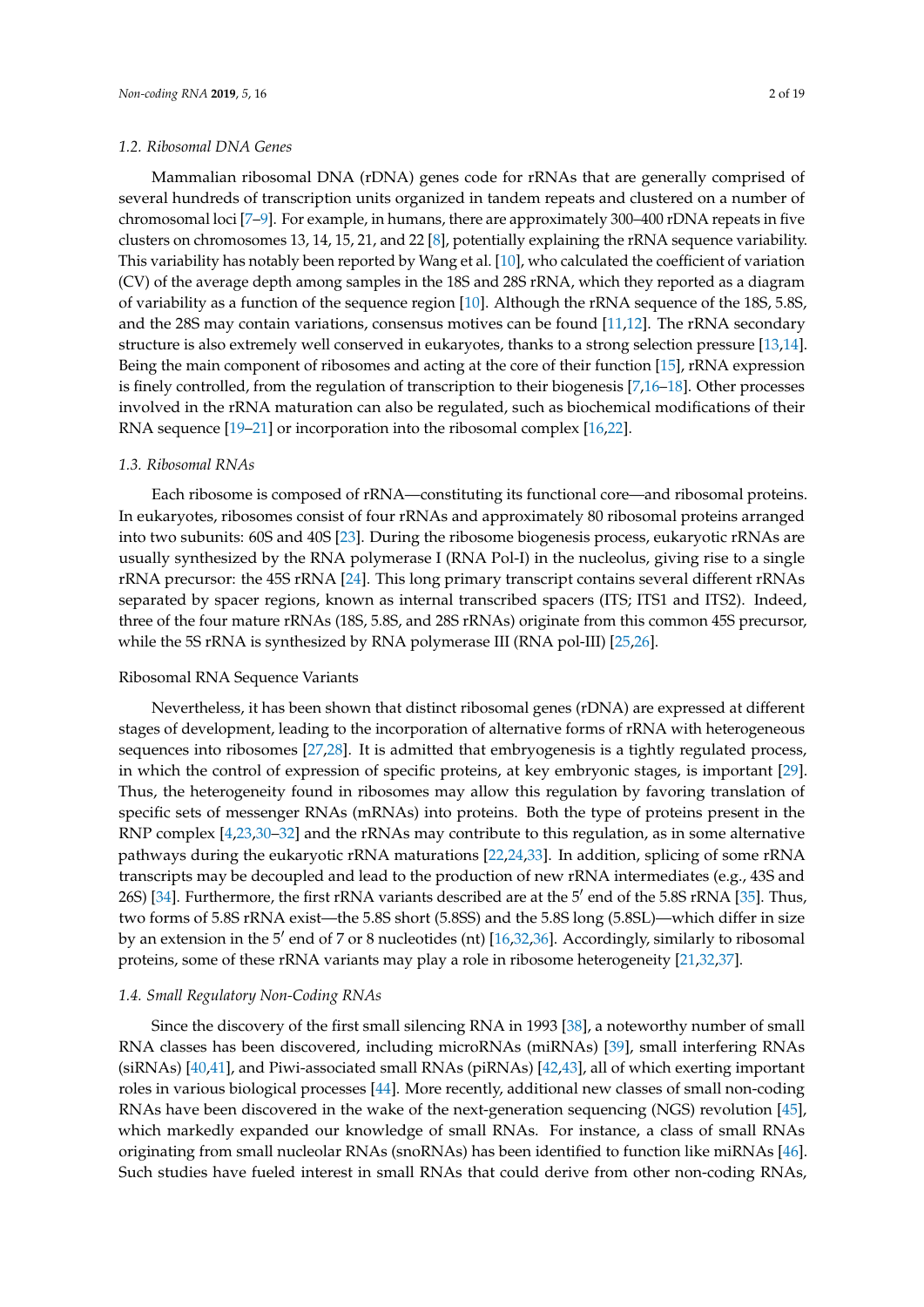such as transfer RNA (tRNA) [\[47–](#page-14-13)[50\]](#page-14-14), snoRNA [\[46,](#page-14-12)[51](#page-14-15)[,52\]](#page-14-16), and rRNA [\[53\]](#page-14-17). The importance of ncRNAs in cellular regulatory mechanisms, especially during ribosome biogenesis, and their contribution to ribosome heterogeneity, both compositional and functional [\[21\]](#page-13-7), raised a particular interest in this field of study.

These studies range from the small RNAs like the snoRNA [\[19\]](#page-13-6) (HBII-95, HBII-234, etc.), which contribute to the rRNA maturation, notably by inducing biochemical changes on the rRNA sequence, to the large RNAs like the nucleolar-specific lncRNA (LoNA), which can suppress rRNA transcription and reduce rRNA methylation [\[54\]](#page-14-18). These two examples illustrate how, by changing rRNA methylation level, ncRNAs can modulate ribosome biogenesis and contribute to the ribosome heterogeneity by acting in specific environments (localization and times) [\[6](#page-12-5)[,55\]](#page-15-0).

# *1.5. Small Ribosomal RNA-Derived Fragments*

In mammalian cells, ribosomal ribonucleic acid (rRNA) (~80%), mRNAs (~5%), and transfer ribonucleic acid (tRNA) (~15%) are the most abundant RNA molecules. Despite their relatively high enrichment and potential function, the small ribosomal RNA-derived fragments (rRFs) are usually removed as a by-product of RNA degradation from RNA-sequencing (RNA-seq) or small RNA-seq analyses [\[56](#page-15-1)[,57\]](#page-15-2). Similarly, the full-length rDNA sequences are not included in human and mouse genome assembly, which represents an important gap in genome information [\[9\]](#page-12-7).

However, even when rRNA sequences are included in the analyses, some rRFs may be missed because standard approaches use a reference transcriptome that does not include all the possible variations from rDNA sequences. To detect rRFs that differ from the rDNA sequences of reference, the challenge will be to annotate all repeat variability and existing SNPs (single-nucleotide polymorphisms) [\[10\]](#page-12-9). Notably, the 5S and 45S rDNA arrays display remarkable variability in terms of copy number (CN), ranging from tens to hundreds of copies among eukaryotes [\[58–](#page-15-3)[61\]](#page-15-4), and a 10-fold variation among individuals in human populations [\[58–](#page-15-3)[60\]](#page-15-5). This information may be accessed by calculating the coefficient of variation (CV) of the average depth among samples, and allow comparative analyses between loci.

Nevertheless, over the past few years, scientists have begun investigating the existence, role, and function of specific small rRFs, which will be the topic of this review article. Whereas rRNA plays a role in ribosome heterogeneity, rRFs may be involved in the control of translation, albeit not excluding other important biological functions. Here, we will discuss about the discovery, biogenesis, protein-binding capacity, and function of small ncRNAs derived from rRNA.

# **2. Small RNA Derived from Ribosomal RNA**

# *2.1. Fragments of the 28S Ribosomal RNA*

# 2.1.1. Discovery: Cleavage, Localization, and Expression Pattern

The 28S rRNA is the longest rRNA and forms the large subunit (LSU) of eukaryotic cytoplasmic ribosomes [\[62\]](#page-15-6). The mature 28S rRNA is generated from the 45S rRNA upon cleavage into 32S pre-rRNA, which finally matures into the 28S rRNA after endonucleolytic and exonucleolytic processing [\[34\]](#page-14-0). Mature 28S rRNA may also be produced through the endonucleolytic processing of the 41S rRNA to a 36S intermediate [\[63\]](#page-15-7). Since they are mediated by endo- and exonucleases, which are often implicated in the generation of small ncRNAs, these parallel processing pathways might lead to the generation of functional and biologically relevant small rRNA-derived ncRNAs.

Wei et al. [\[53\]](#page-14-17) have shown that up to 64 to 70% of rRFs were distributed to the human rDNA region encoding the 28S rRNA, as compared to 16.1–22.4% and 4.5–7.0% for the 18S and 5.8S, respectively. Therefore, the majority of rRFs mapped to the 28S rRNA, which is consistent with its larger size. In this case, one would expect the rRF sequences to be randomly distributed along the 28S rRNA. So, when Chen and collaborators found that rRFs were significantly enriched at the 5' and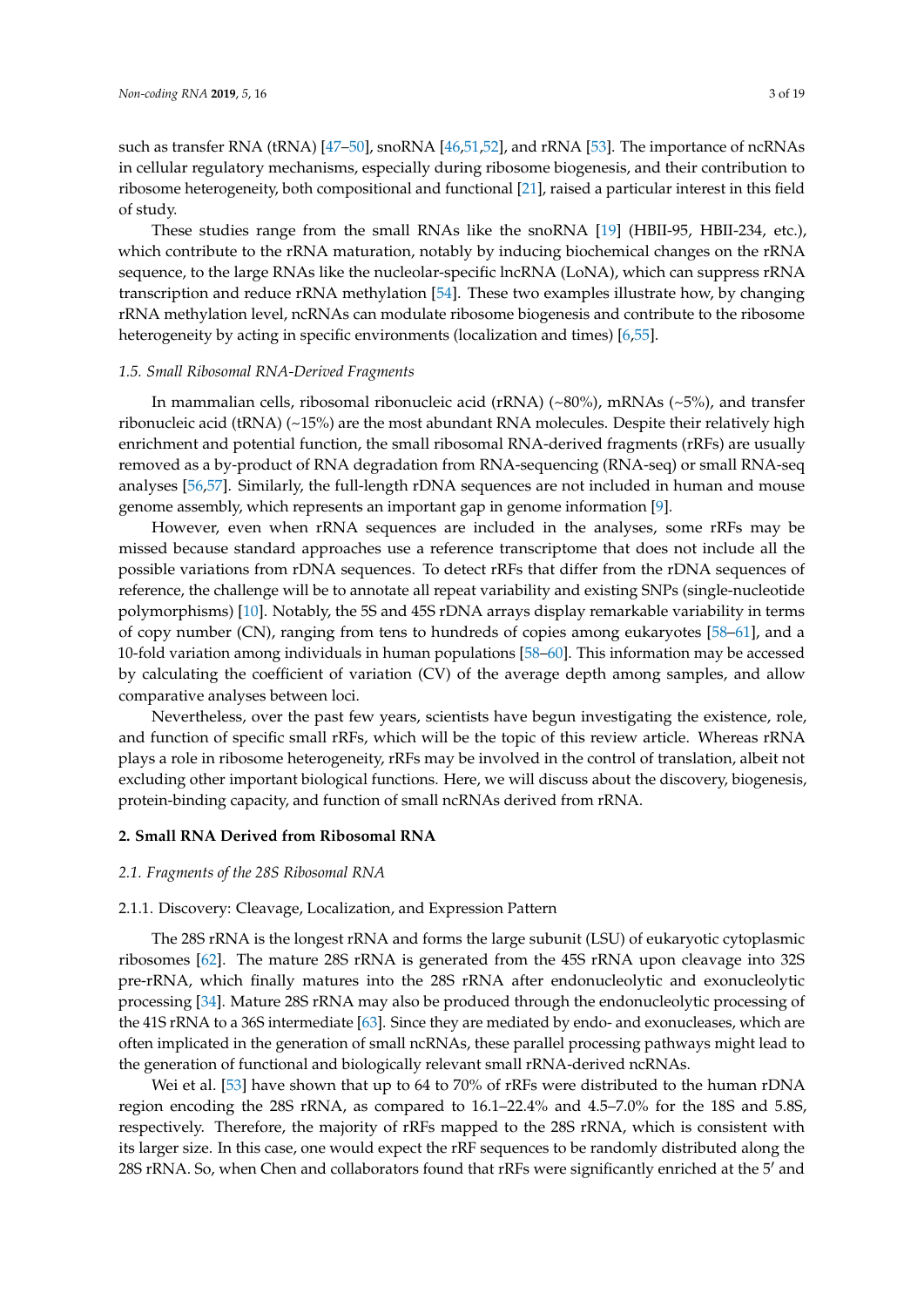3 0 ends of the 28S rRNA gene, in the *Amblyomma testudinarium* model and in human cell lines [\[64\]](#page-15-8), the hypothesis that rRFs were generated by a specific endonucleolytic cleavage process, rather than a random exonucleolytic digestion [\[64\]](#page-15-8), gained more credibility. The authors annotated a total of 26 rRFs, ranging from 15 to 40 nt in length, from both the 5' and 3' extremity of the 28S rRNA from Amblyomma testudinarium [\[64\]](#page-15-8). They are called rRF3, the rRFs originating from the 3' end, and rRF5, the small non-coding RNAs found in the 5' end of the rRNA. Surprisingly, the rRF3 series were more highly expressed than the rRF5 series, with a maximum rRF count of 5407 for rRF5s and of 1,433,580 for the highly expressed rRF3s [\[64\]](#page-15-8). Moreover, they demonstrated the biological significance of one specific rRF3 in human cells [\[64\]](#page-15-8).

The 28S rRNA may also be the subject of atypical processing events, and give rise to known classes of small ncRNAs. In 2013, a study revealed that a number of noncanonical miRNAs mapped to ribosomal RNA molecules, with 1% of annotated miRNAs mapping to mature rRNA sequences [\[36\]](#page-14-2). Whereas mmu-miR-2182 originates from the 45S rRNA precursor, mmu-miR-5102, mmu-miR-5105, mmu-miR-5109, and mmu-miR-5115 are produced from 28S rRNA [\[39\]](#page-14-5). In mice, a total of 10 miRNAs are rRFs and 62 rRFs perfectly match piRNA sequences, including piR-16, piR-38, piR-170, and piR-171 (Figures [1](#page-5-0) and [2\)](#page-11-0) [\[65\]](#page-15-9). Therefore, these findings—including the overlap of rRFs with miRNAs and piRNAs—support the idea that rRFs could be a functional small RNA.

The first small ncRNA species known to derive from the 28S rRNA was discovered in the filamentous fungus *Neurospora crassa* in 2009 [\[66\]](#page-15-10), when DNA damage was found to induce their expression, together with the Argonaute protein QDE-2. Known as qiRNAs (QDE-2-interacting small RNAs) because of their interaction with QDE-2, these small RNAs are ~20–21 nucleotides long (several nucleotides shorter than Neurospora siRNAs), with a strong preference for uridine at the 5' end, and originate mostly from the ribosomal DNA locus [\[66\]](#page-15-10). QDE-1 and QDE-3 proteins, together with OsRecQ1 and OsRDR1, are required and play critical roles in qiRNA biogenesis [\[66](#page-15-10)[,67\]](#page-15-11). qiRNAs have been shown to mediate gene silencing in the DNA damage response (DDR) pathway, and are induced by DNA-damaging agents ethyl methanesulfonate (EMS) and UV-C (Figure [1\)](#page-5-0). qiRNA expression has been reported to be affected in diabetes [\[53\]](#page-14-17), where unique and redundant reads of rRFs peaked at different sizes for normal samples compared to the diabetic ones [\[53\]](#page-14-17).

In plants, other rRFs, called phased small interfering RNAs (phasiRNAs), have been discovered (Figure [2\)](#page-11-0) [\[40\]](#page-14-6). They are normally regulated by miRNAs [\[40\]](#page-14-6). The study reporting their existence revealed that some LSU-rRNAs (28 and 5.8S) could also generate phasiRNAs, suggesting that some rRNAs may be processed through the phasiRNA biogenesis pathway [\[40\]](#page-14-6).

Finally, the longest rRF originating from the 28S rRNA, as reported among other rRFs in an RNA-seq study of Zebrafish development, measures 80 nt [\[27](#page-13-13)[,28\]](#page-13-14). This 80 nt rRF, known as rRF3, maps to the 3' end of the 28S rRNA sequence. Notably, rRF3 is relatively more abundant in the egg and adult tissue, compared to other embryonic stages [\[27](#page-13-13)[,28\]](#page-13-14) and differ in five nucleotides.

#### 2.1.2. Sequence, Length and Structure

Previously described qiRNAs (*Neurospora crassa*) are approximately 20–21 nt in length and form a hook structure [\[66\]](#page-15-10). For phasiRNAs (plant), 50% of the 21-nt PHAS loci are in rRNA or repeats, and five are annotated as LSU-rRNA (Figure [1\)](#page-5-0) [\[40\]](#page-14-6). In Wei et al. (2013), the RNA-seq data analysis from human samples revealed that the most abundant rRF was 21-nt long [\[53\]](#page-14-17). Thus, in most of the models and studies, the length of most rRFs is ~20–21 nt, a size comparable to miRNAs and other classes of small RNAs (e.g., piRNA, qiRNA, siRNA, and tRNA-derived RNA fragments (tRFs).

The 28S rRNA sequence giving rise to rRF3 is involved in a stem-loop structure; a small  $r$ RF3 ncRNA can thus reverse-complementarily bind to the  $3'$  end of another complete 28S  $r$ RNA molecule [\[27\]](#page-13-13). This mode of recognition may regulate the stability and expression of the 28S rRNA, or favour the formation of RNA duplexes that are more susceptible to cleavage by endonucleases (e.g., Dicer) along a process that produces new small rRNA-derived ncRNAs. On the other hand, this rRF3 alone may be protected from degradation thanks to its stem-loop structure [\[27\]](#page-13-13)—like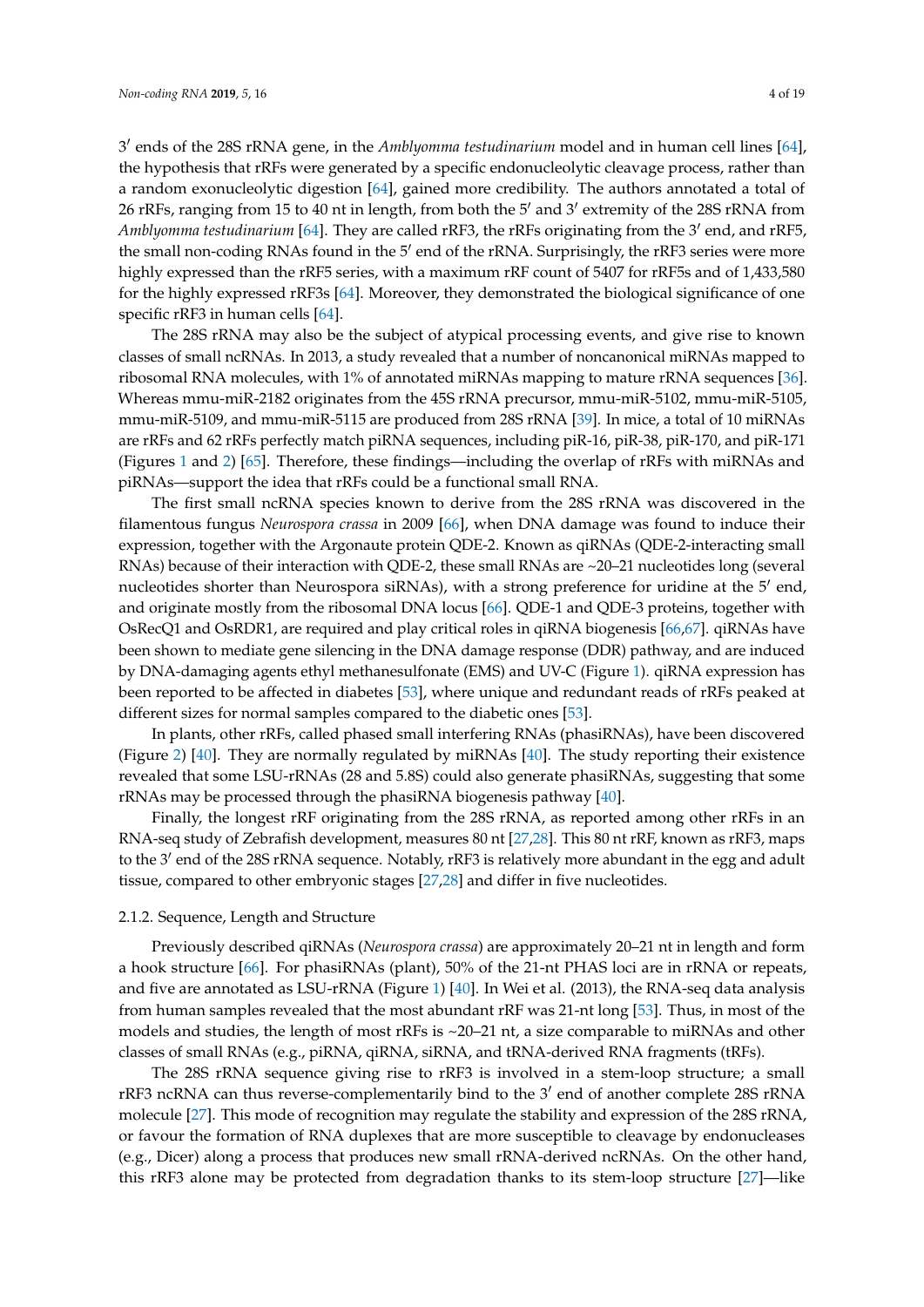transcripts with an intrinsic terminator are protected from  $3'-5'$  exonuclease digestion due to the stem-loop structure. These energetically stable stem-loop structures, which were not followed by uridine rich sequences, may also protect Rho-dependent transcripts from  $3'-5'$  exonucleases, such as PNPase and RNase II [\[68\]](#page-15-12), and explain why this rRF is not degraded.

Finally, the two rRFs (maternal and somatic) reported by Locati and al. [\[28\]](#page-13-14) (Zebrafish) exhibit major differences in terms of primary sequence and secondary structures, suggesting that they may be processed differently, associate to different ribosomal proteins and base pair with different mRNAs. As explained above, this could be part of the mechanisms underlying ribosomal heterogeneity and differential translation regulation.

#### 2.1.3. Function and Protein Binding

Short hairpin RNA (shRNA)-induced depletion of the 28S rRF3, in the H1299 cell line, significantly increased cell apoptosis and inhibited cell proliferation [\[64\]](#page-15-8). Moreover, rRF3 depletion resulted in a significant decrease of H1299 cells in the G2 phase of the cell cycle. Although the mechanisms involved in rRF5 and rRF3 biogenesis remain unclear, these results support the functionality of rRFs [\[64\]](#page-15-8).

QDE-2-interacting small RNAs have been shown to be required for the DDR and repair pathway in rice [\[66,](#page-15-10)[67\]](#page-15-11). In another study, qiRNAs from 28S rRNA were very closely related to piRNAs, and potentially work as small guide RNAs (Figure [1\)](#page-5-0) [\[69\]](#page-15-13). The differential expression of the qiRNAs in diabetes samples suggests their possible involvement in the pathophysiology of the disease. Wei et al. [\[53\]](#page-14-17) showed that the overexpression of these particular rRFs could impact expression of the key gluconeogenic enzyme genes PEPCK and G6Pase, by modulation of their promoter activity and also that of peroxisome proliferator-activated receptor gamma (PPAR-γ), which regulates lipid and glucose metabolism. Furthermore, the authors described a negative effect of these rRFs on intracellular ATP level, which is also downregulated in patients with type 2 diabetes. These results suggest that rRFs may participate to biological processes related to metabolic diseases [\[53\]](#page-14-17). An involvement of these rRFs in multiples pathways as p53 signaling pathway or other pathways involved in p53 upregulated modulator of apoptosis (PUMA) transcriptional activation have been shown [\[53,](#page-14-17)[70\]](#page-15-14). Moreover, they detected an effect of rRFs on extracellular signal-regulated kinases (ERK) pathway including the phosphorylation of ERK1/2, p90RSK, Elk-1, and p70S6K [\[53\]](#page-14-17). ERK pathway plays an important role in the transmission of cellular proliferation and developmental signals [\[71\]](#page-15-15), then rRFs seems to modulate in a broad range of biological processes and signaling pathways.

Studies involving Argonaute (Ago) protein immunoprecipitation, followed by high-throughput sequencing, on various species, including Arabidopsis and Drosophila models and human cell lines, revealed that rRFs co-immunoprecipitated with Ago1 and Ago2 [\[72–](#page-15-16)[75\]](#page-15-17). The size distribution of the rRFs bound to Ago proteins were mainly around 20–22 nt, suggesting that rRFs may be part of, and mediate their function via, Ago complexes [\[53\]](#page-14-17), just like miRNAs. Notably the rRF expression profile and distribution patterns seemed to be tissue specific [\[53\]](#page-14-17), suggesting that Ago•rRF complexes may be cell- or tissue-specific.

Also similar to miRNAs, phasiRNAs encoded by PHAS play important regulatory roles by targeting protein coding transcripts in plant species [\[40\]](#page-14-6). Generally, phasiRNA could be associated with Ago proteins, to repress the translation or contribute to the mRNA target degradation. Like miRNAs, phasiRNAs serve as guide to recognize the target RNA (Figure [1\)](#page-5-0). In this way, another 28S rRFs co-immunoprecipitated with tRNase ZL in human kidney 293 cells and could work as small guide RNAs (sgRNAs) for tRNase ZL in vivo as well as in vitro [\[69\]](#page-15-13). The existence of small RNAs derived from 28S rRNA with functional properties has been demonstrated in several studies, as discussed above. The small rRF ncRNAs have been raising significant interest among the scientific community, mainly because of the potentially high abundance of these small RNAs (comparable to that of their rRNA precursors) as well as their possible involvement in gene regulatory mechanisms. New studies have demonstrated the presence of a diverse array of RAPs on ribosomes [\[6](#page-12-5)[,76\]](#page-16-0) that may be capable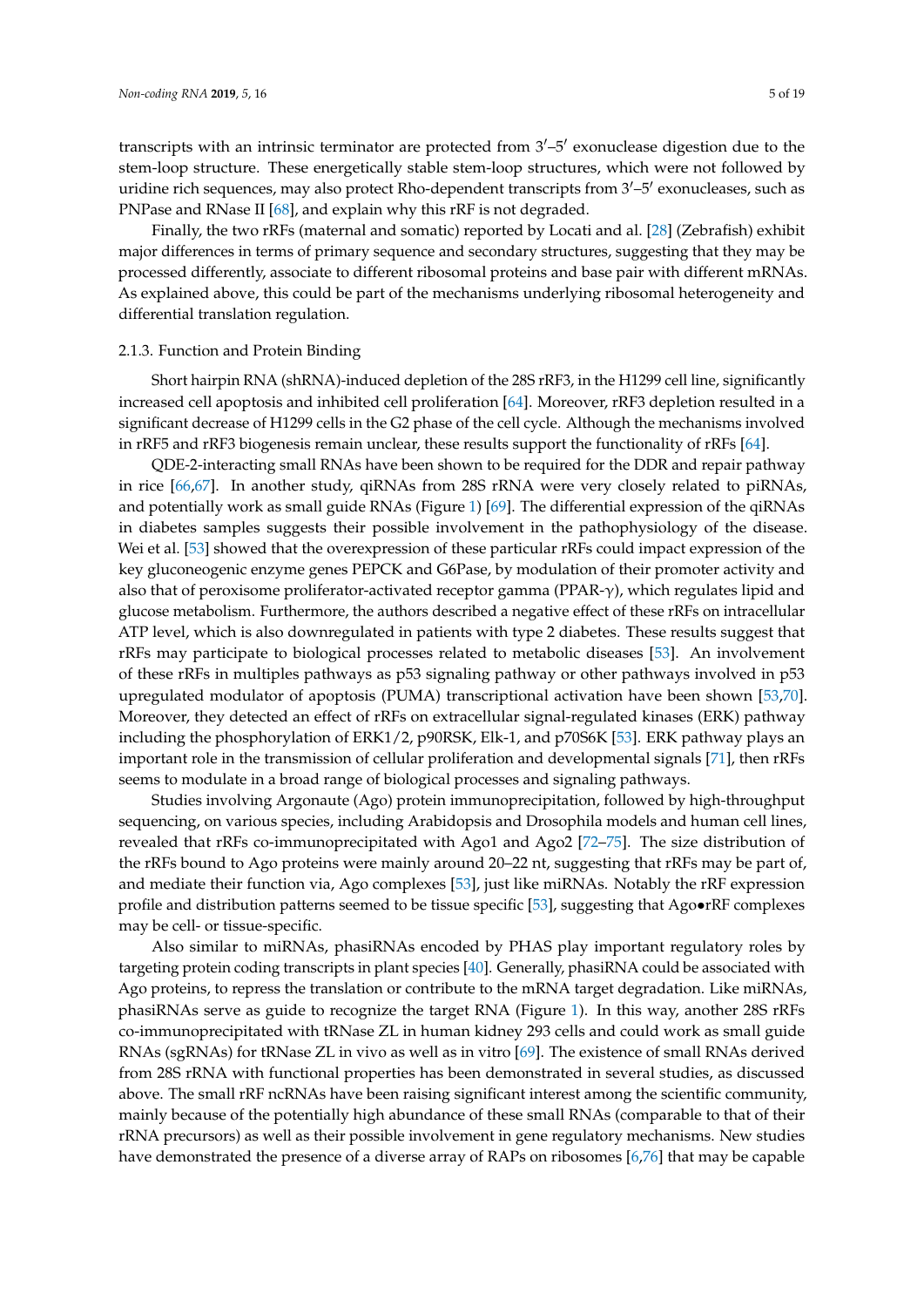of generating other rRFs and, as the example of phasiRNA [\[40\]](#page-14-6), using rRFs into a RNP complex of regulation.

# *2.2. Fragments of the 18S Ribosomal RNA*

<span id="page-5-0"></span>The biogenesis pathway leading to the formation of the 18S rRNA is different from that of the 5.8S and 28S rRNAs [\[77,](#page-16-1)[78\]](#page-16-2); rRFs derived from the 18S rRNA may thus be generated through different mechanisms and have different regulation modalities [\[64\]](#page-15-8).



small RNAs (QiRNA)/ribosomal RNA-derived fragment (rRF) pathway discovered in fungi (*Neurospora crassa*) [\[66\]](#page-15-10), and recently found in plants, flies, and mammals [\[72,](#page-15-16)79-[81\]](#page-16-4). These rRFs originate (*Neurospora crassa)* [66], and recently found in plants, flies, and mammals [72,79–81]. These rRFs **Figure 1.** The biogenesis and function of ribosomal RNA-derived fragments. (**1**) QDE-2-interacting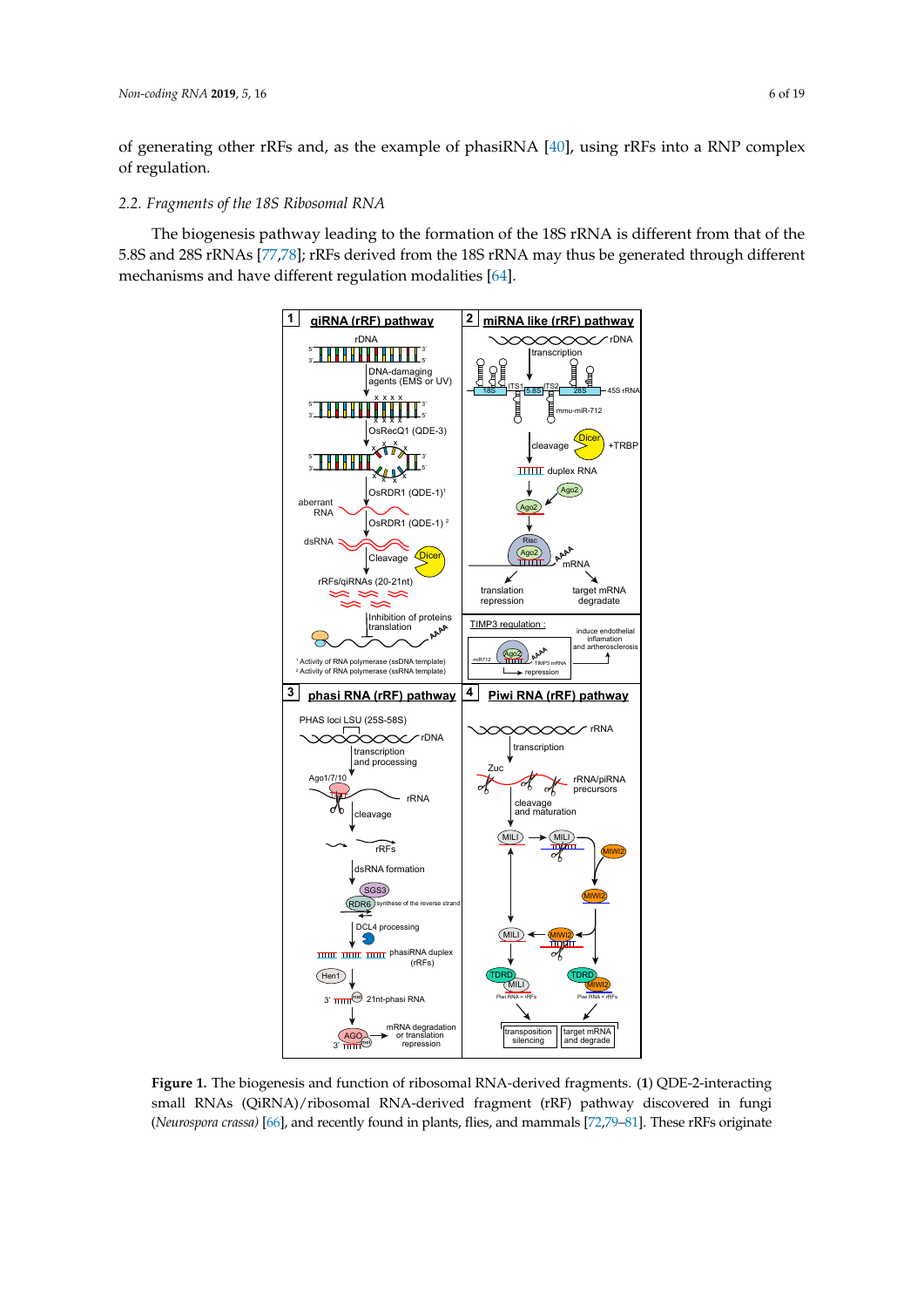from ribosomal DNA (rDNA) after DNA damage, which is detected by OsRecQ1 (RecQ DNA helicase homologue/QDE-3). This leads to recruitment of OsRDR1 (RNA-dependent RNA polymerase [RdRp] homologue/QDE-1) at the single-stranded DNA (ssDNA) site, production of aberrant RNA (aRNA) from ssDNA, and conversion of the aRNA into double-stranded RNA (dsRNA) via its RdRp activity. Dicer processes the dsRNA substrate into qiRNA rRFs, which then serves as guide RNA to repress messenger RNA (mRNA) translation. (**2**) Native ribosomal RNAs (rRNAs) harbor microRNA (miRNA) sequences, which may be generated under specific conditions (e.g., stress). These miRNAs may be located in internal transcribed spacer (ITS1), as hsa-miRNA-663 in humans [\[65\]](#page-15-9), or in ITS2, as mmu-miRNA-712 in mice [\[82\]](#page-16-5). In Opium poppy, two and three miRNAs are present in the 18S and 28S rRNAs, respectively [\[83\]](#page-16-6). These miRNAs/rRFs follow the noncanonical miRNA pathway and repress translation of its mRNA targets. For example, in mice, tissue inhibitor of metalloproteinase 3 (TIMP3) mRNA is repressed by mmu-miR-712. TIMP3 being an inhibitor of MMP2/9 (matrix metalloproteinase-2/9) and of ADAM 10/12 (disintegrin and metalloproteinase 10/12) expression [\[82\]](#page-16-5), its repression induces endothelial inflammation and atherosclerosis. (**3**) In the phased small interfering RNAs (phasiRNA)/rRF pathway, the large subunit (LSU) loci of rDNA are transcribed into phasiRNA precursors (pre-phasiRNAs). A miRNA incorporated into Ago1 (or 7 or 10) effector complexes guides endonucleolytic cleavage of the pre-phasiRNA [\[84\]](#page-16-7), generating two rRFs, one of which acts as an RDR6 template, leading to the production of dsRNA. DCL4 processes the dsRNA, and produces phasiRNAs that are methylated (Met) by HEN1 [\[85\]](#page-16-8). Once incorporated into Ago1-loaded RNA-induced silencing complex (RISC), phasiRNAs/rRFs (21 nt) guide cleavage of homologous mRNAs [\[86\]](#page-16-9), illustrating the importance and biological significance of rRFs. (**4**) In the P-element induced wimpy testis (PIWI)–piRNA/rRF pathway, some piRNA/rRF precursors are produced from rDNA. In the primary processing pathway, piwi-interacting RNA (piRNA) precursor are transcribed, exported to the cytoplasm, processed by Zuc and methylated by the methyltransferase Hen1 [\[87\]](#page-16-10). The resulting mature piRNAs are selected and loaded onto MILI (piwi-like protein 2, or PIWIL2) protein (in mouse, PIWI or AUB [aubergine] in Drosophila), which can enter the secondary processing pathway (the ping-pong cycle). MILI-piRNA/rRF complexes mediate cleavage of piRNA precursors and transposon (and protein-coding) transcripts, which silences transposon and gene expression at the post-transcriptional level [\[88\]](#page-16-11). These cleavage products are then loaded onto MIWI proteins (in mouse, Ago3 in Drosophila), which share functional features with MILI-piRNA/rRF complexes. The piRNA biogenesis pathways are well conserved across species, such as *C. elegans*, fish, and mouse. MILI/PIWI–piRNA complexes are involved in translational regulation by interacting with polysomes [\[89\]](#page-16-12), mRNA cap-binding complex (CBC, in mice), and mRNA deadenylase (DeA, in Drosophila) [\[90\]](#page-16-13). MILI/PIWI proteins and piRNAs regulate the expression of genes and transposons at both transcriptional and post-transcriptional levels. EMS, ethyl methanesulfate; UV, ultraviolet.

#### 2.2.1. Discovery: Cleavage, Localization, and Expression Pattern

The most abundant maternal-type rRF detected during Zebrafish developpement [\[27\]](#page-13-13) comes from the 5' end of the 18S rRNA and measures 21 nt. The most abundant somatic-type rRFs, however, originate from the 5.8S rRNA, with some rRFs originating from the 18S rRNA. The most abundant rRF derives from the 5' end of the 18S rRNA and is 130 nt long; it may either exert a function per se or be the precursor of the 21-nt rRF detected in the maternal-type, along a process resembling that of primary miRNAs giving rise to mature miRNAs [\[27\]](#page-13-13).

Interestingly, a group of clustered noncanonical miRNAs derive from pre-rRNA (Figures [1](#page-5-0) and [2\)](#page-11-0), and three of these miRNAs were mapped to the 18S subunit: pso-miR-2914, pso-miR-2916, and pso-miR-2910 [\[83\]](#page-16-6).

# 2.2.2. Structure, Localization, and Expression

The 130-nt rRF ncRNA derived from the 18S rRNA, as described above, has a secondary structure with a stem and a complex hinge with three smaller hairpins [\[27\]](#page-13-13). In fact, this rRF can form a stem-loop structure potentially similar to other functional ncRNAs, such as tRNAs [\[91\]](#page-16-14) and snoRNAs [\[92\]](#page-16-15), and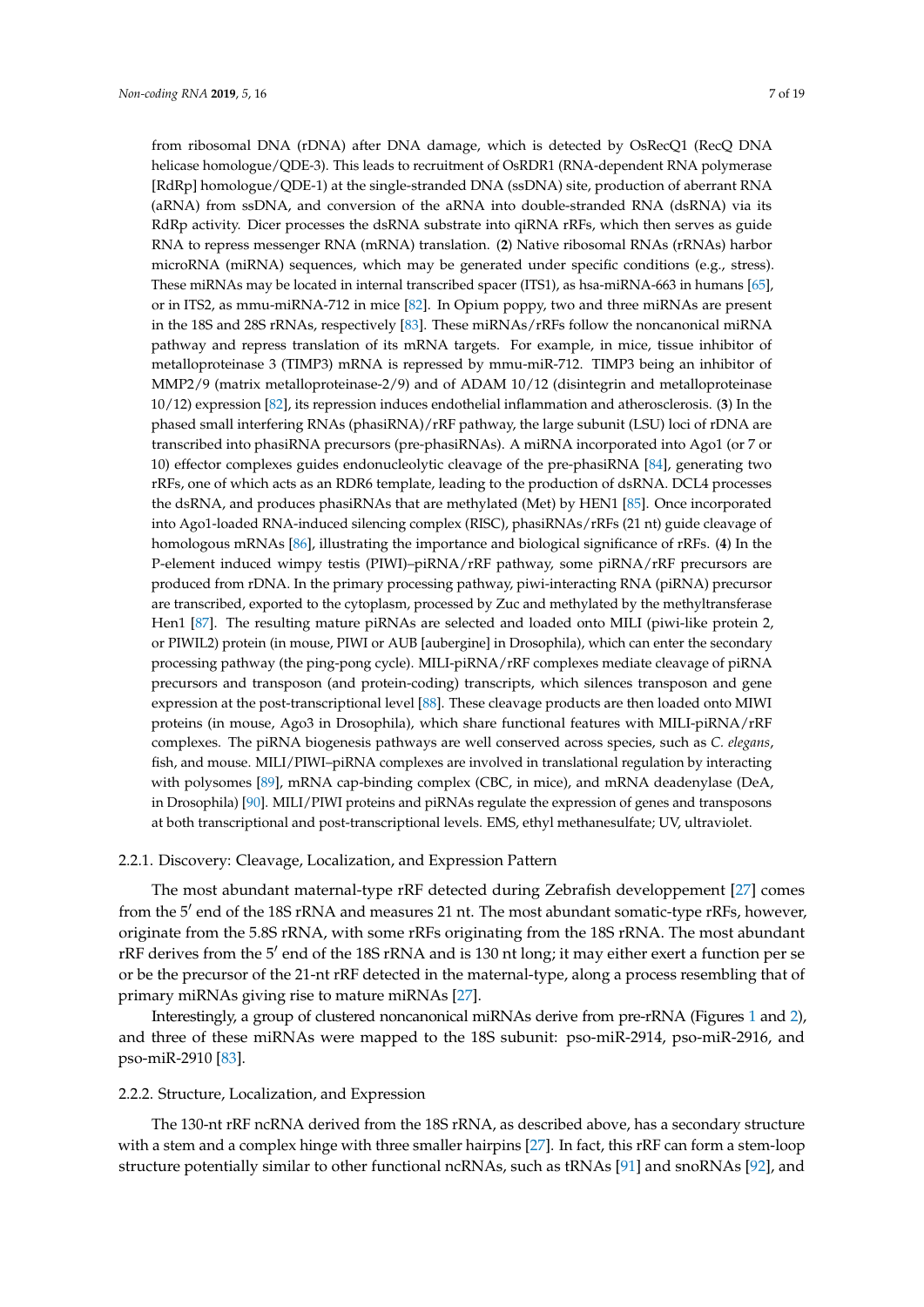represent a potential noncanonical miRNA precursor that may be further processed and loaded into an Ago protein [\[27\]](#page-13-13).

# 2.2.3. Function and Protein Binding

It has been reported [\[27\]](#page-13-13) that both the guide and passenger strands of rRFs can associate with Ago proteins, suggesting that the 21-nt rRF RNAs may function like miRNAs and regulate gene expression [\[93\]](#page-16-16); as many as 532 putative target transcripts of rRFs have been identified [\[27\]](#page-13-13).

The existence of rRNAs and of rRFs suggest dual molecular functions [\[39](#page-14-5)[,65](#page-15-9)[,83](#page-16-6)[,94\]](#page-16-17). As reported for tRNAs [\[50\]](#page-14-14), rRNAs may either function as mature rRNAs inside ribosomes or be processed into smaller fragments and act in a miRNA-like fashion. Indeed, such rRNA transcript units were shown to harbor as many as five different miRNAs, which, upon their release, are able to directly repress the expression of hundreds of genes at the post-transcriptional level.

Finally, these clustered miRNAs were differentially expressed in different tissues, suggesting that rRNA processing into rRFs may be placed under specific spatiotemporal control [\[83\]](#page-16-6). Expression of rRNA affects cell growth and proliferation, but the mechanisms that modulate rRNA levels are poorly understood. However, a new subset of 22-nt RNAs, called antisense ribosomal siRNAs (risiRNAs), show sequence complementarity to 18S and 26S rRNAs [\[95\]](#page-16-18). They were shown to act through the nuclear RNA interference (RNAi) pathway to downregulate pre-rRNA level [\[95\]](#page-16-18). Stress conditions, including low temperature and UV irradiation, induced the accumulation of risiRNAs which, in turn, may regulate pre-rRNA expression and represent a mechanism to maintain rRNA homeostasis [\[95\]](#page-16-18) or induce expression of rRFs.

### *2.3. Fragments of the 5.8S Ribosomal RNA*

The existence of two forms of 5.8S rRNA, with 7 or 8 different nt at their  $5'$  end, is widely described in eukaryotes [\[16,](#page-13-4)[35,](#page-14-1)[36,](#page-14-2)[96\]](#page-16-19). Although the ratio between the two forms varies from one organism to another, the shorter form of 5.8S rRNA (5.8Ss) is predominant over the longer form (5.8SL), as it accounts for 80% of the total [\[34](#page-14-0)[,77](#page-16-1)[,96\]](#page-16-19). The short and long forms of 5.8S rRNA derive from different biosynthetic pathways, revealing the heterogeneity in the cleavage and processing of this RNA [\[16,](#page-13-4)[62,](#page-15-6)[97\]](#page-17-0), which may lead to the release of small non-coding RNA fragments that have yet-to-discover biological roles. In this section, we will describe the small non-coding RNAs resulting from the 5.8S rRNA, their origin, sequence, and cleavage, but also the proteins they are associated with, their expression pattern, and their function.

### 2.3.1. Discovery: Cleavage, Localization, and Expression Pattern

RNA-seq data, obtained from developing Zebrafish [\[27\]](#page-13-13), unveiled the existence of two distinct fragments of the 5.8S rRNA, which correspond to the  $5'$  and  $3'$  halves of the 5.8S rRNA. The rRF originating from the 5.8S rRNA 5' end measures 75-76 nt or 74 nt, according to whether they come from maternal or somatic cells, respectively [\[28\]](#page-13-14). The length of the 5.8S rRNA 3' end rRF is 74 nt in maternal cells and 81 nt in somatic cells [\[27,](#page-13-13)[28\]](#page-13-14). These fragments are relatively long for non-coding RNAs; although they are longer than miRNAs [\[83\]](#page-16-6), piwiRNAs [\[43\]](#page-14-9), or tRNA fragments (tRFs) [\[47,](#page-14-13)[50,](#page-14-14)[98\]](#page-17-1), they have a length similar to other small ncRNAs, such as snoRNAs [\[99\]](#page-17-2). Although these rRFs are longer than tRFs, which measure between 16 and 50 nt [\[100\]](#page-17-3), they share similarities in their mode of cleavage. Indeed, tRFs have also been found to originate from cleavage of either the mature tRNA or the tRNA precursor molecule. In the latter case, RNase  $Z$  cleaves the  $3'$  part of the tRNA precursor as part of the maturation process, with the resulting fragment also being considered a tRF [\[47](#page-14-13)[,101\]](#page-17-4). tRFs that are derived from mature tRNAs emerge after cleavage at either the D-loop (giving rise to 5'-tRFs) or the T-loop (giving rise to 3'-tRFs, with the CCA addition present). The same process may occur for rRFs, which may result either from mature rRNA or rRNA precursors [\[101\]](#page-17-4).

Because the rRFs mentioned above are not the only ones originating from the 5.8S RNA in eukaryotes; some forms are shorter and more abundant [\[64,](#page-15-8)[102,](#page-17-5)[103\]](#page-17-6), and are possibly generated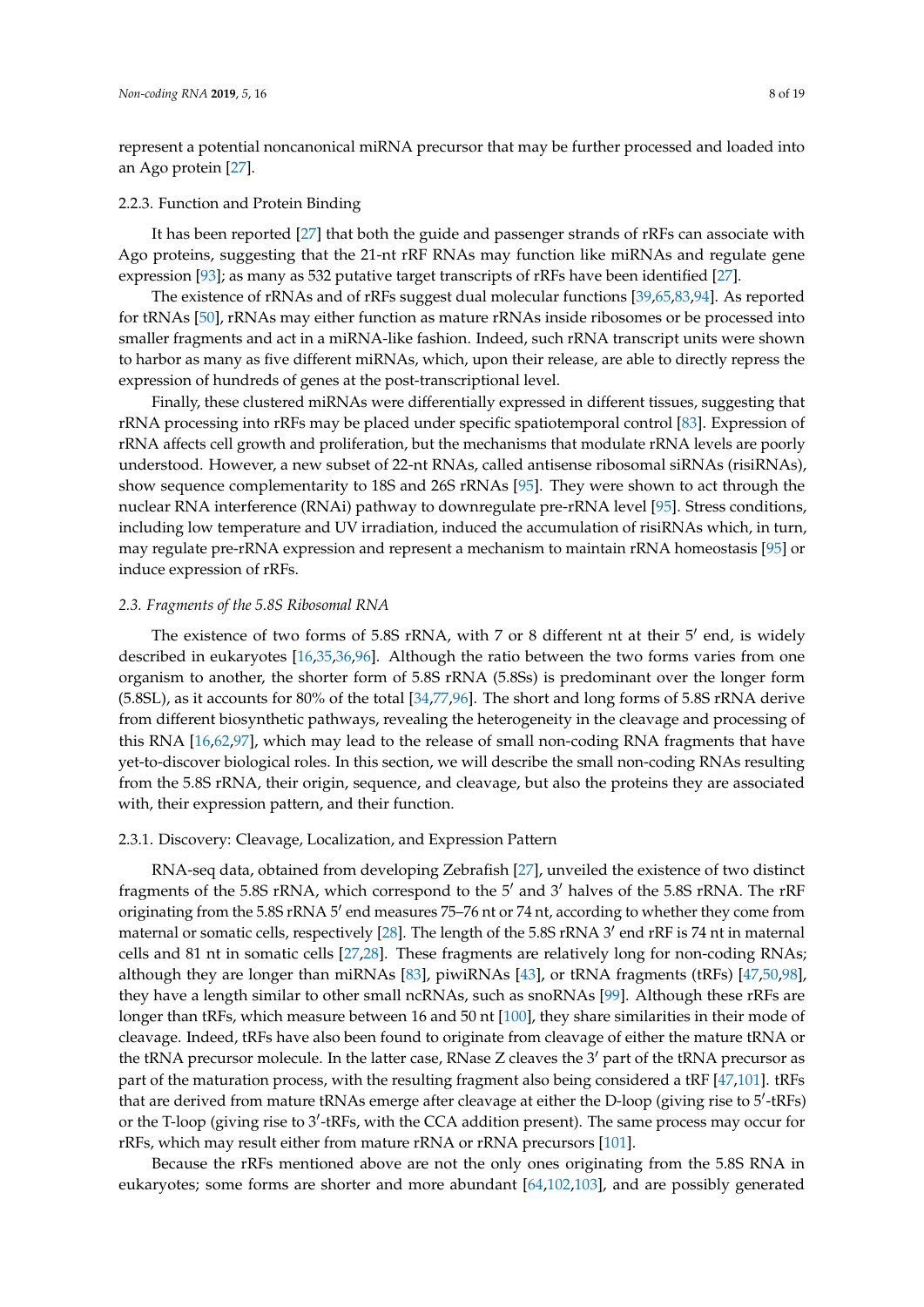by a process similar to the one described for miRNAs and involving one or more Dicer-like endoribonucleases. For instance, the highly abundant rRFs discovered in *Piper nigrum<sup>77</sup>*, originating

from the 5' end of the 5.8SL rRNA and representing the largest subset of rRFs of 23 nt [\[102\]](#page-17-5). The majority of the 20-nt long fragments deriving from the mature sequences of tRNAs, rRNAs, snoRNAs, and small nuclear RNAs (snRNAs), are produced, in a specific cleavage pattern, from the 5' or 3' end [\[103](#page-17-6)[,104\]](#page-17-7). The 5' or 3' end origin seems to be different according to the tissues, development stages [\[27\]](#page-13-13), or environment [\[104\]](#page-17-7). Li et al. [\[104\]](#page-17-7) showed that the rRFs derived from 5.8S, 18S, and 28S  $rRNAs$  are generated upon cleavage of either the  $5'$  or  $3'$  end, with a preference for a  $3'$  end origin in human cells. Interestingly, most of the prominent clustered rRFs are coming from the 5.8S, rather than the 18S or 28S, rRNA [\[27](#page-13-13)[,64](#page-15-8)[,102\]](#page-17-5), which is surprising given that the 5.8S rRNA is the shortest of the three. In plants, the 5' end rRF cluster (rRF5) from the 5.8S rRNA is the most abundant, whereas the proportion of rRFs from the internal and 3' end (rRF3) of 5.8S rRNA is much lower [\[102\]](#page-17-5). Similarly, in eggs and in adult tissues of Zebrafish, the 5.8S rRF5 is 3 and 4 times more abundant than the rRF3, respectively [\[27\]](#page-13-13). It differs from the rRFs of the 18S and 28S rRNAs, which are mainly produced by cleavage at the 3' extremity [\[27\]](#page-13-13). In human cells and in ticks, rRF5 and rRF3, from both the 5.8S and 28S rRNAs, derive from either extremity, but more from the  $3'$  end [\[64\]](#page-15-8); the most abundant rRFs are 33 nt and 29 nt long, and belong to the rRF3 series [\[64\]](#page-15-8). The higher abundance of rRFs derived from the 5.8S rRNA, compared to the 18S and 28S rRNA-derived fragments, suggests that these rRFs may be protected from degradation and stabilized through their association with proteins. The relative abundance and cross-species conservation of the rRFs generated [\[64\]](#page-15-8), as well as the bioactivity of RNA sequences of similar size, prompt the need for further investigations into the molecular and biological role and function of rRFs.

Interestingly, three regions of 5.8S rRNA can form helices by base pairing with the 28S rRNA as we can see in the secondary structure diagrams found in Andreas M. et al., supplementary data [\[105\]](#page-17-8). The longest interaction occurs between the  $3'$  end of 5.8S and the  $5'$  end of 28S rRNA [\[106\]](#page-17-9), whereas the last two helices form between the 5' end of 5.8S and the 3' extremity of 28S rRNA. A possibility could be that these helices may be recognized and processed by endoribonucleases to generate rRFs from both 5.8S and 28S rRNAs. Similarly to tRFs, termini-specific processing and asymmetric stabilization could be observed for rRNAs, snoRNAs, and snRNAs [\[104](#page-17-7)[,107\]](#page-17-10). The levels of rRF3 and rRF5 produced differ according to the species, environment, aging, or developmental stage.

A 5' consensus 5.8S rRF sequence of 22 nt was found in all seed plants (Spermatophyte plants) [\[102\]](#page-17-5). The major cleavage was observed at the cytosine (C) in all species belonging to the Poaceae family. The rRF5 variants harboring a C as the terminal nucleotide ranged from 21 to 25 nt in length, and were the major form of rRF5 produced during pathogenic infection. Together, these results suggest that the 5.8S rRNA precursor may be cleaved at the C, to generate the small ncRNA rRF5, during the formation of 5.8S rRNA in pathogen-stressed plants. The rRF sequences produced by the 5.8S rRNA are also well defined and conserved, suggesting that rRF generation is a finely tuned process, and that rRFs may fulfill conserved function(s) as yet to be determined. Interestingly, tRNA-halves and tRFs have already been described in a stress-dependent phenomenon [\[107–](#page-17-10)[112\]](#page-17-11), involving translational regulation [\[113](#page-17-12)[–116\]](#page-17-13). We can thus imagine that a similar phenomenon may occur for the 5.8S rRNA and lead to the production of rRFs under stress conditions [\[102](#page-17-5)[,103\]](#page-17-6).

A new small ncRNA, mapping to the 5' region of rRFs and called cosRNAs (clustered organellar short RNA fragments), were recently identified (Plasmodium) [\[117\]](#page-17-14). These rRFs are between 18 and 40 nt in length, and could be generated by endonucleolytic cleavage along rRNA maturation. Importantly, cosRNAs do not exhibit a random distribution, as expected for a stochastic RNA degradation process, but were found specifically enriched at selected 5' ends of rRNA.

A large group of piRNAs and endogenous small interfering RNAs (endo-siRNAs), produced upon rRNA processing, have been identified as "unconventional" small ncRNAs with regulatory functions in mouse [\[118\]](#page-18-0). These rRFs are particularly abundant in spermatozoa. Notably, the most abundant rRF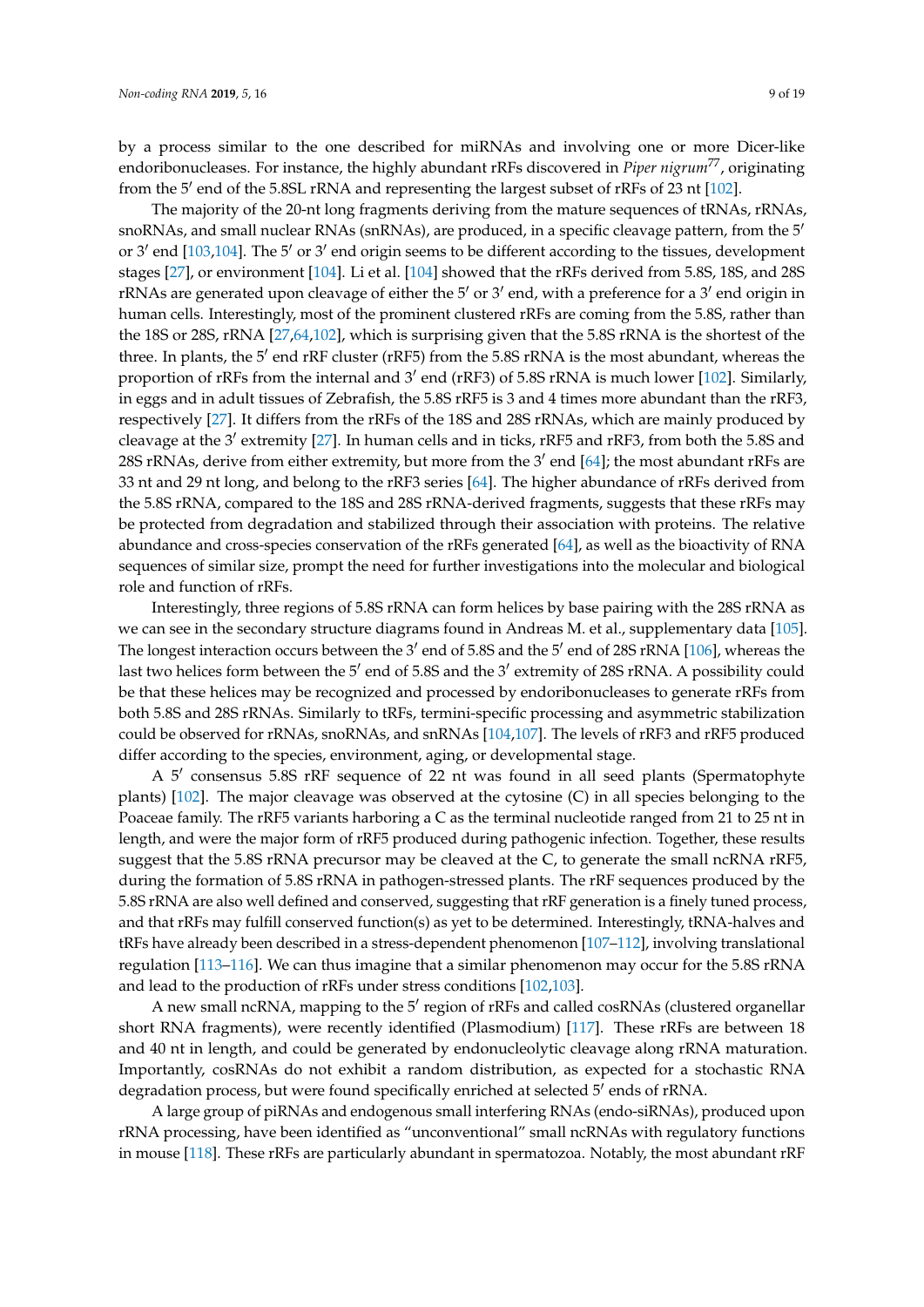comes from the 5' end of the 5.8S rRNA, measures 23 nt in length and is present at >4 million reads in the spermatozoa samples [\[118\]](#page-18-0); such an abundant rRF likely plays a role in mouse gametes.

The 5.8S rRNA participates to ribosome translocation and thus exerts an essential role in protein synthesis [\[15,](#page-13-3)[119\]](#page-18-1). The formation of 5.8S rRNA may give rise to rRFs that may regulate 5.8S rRNA function in mRNA translation, by (i) interfering with the liaison between the 5.8S and the 28S rRNAs, (ii) impairing the function of ribosomal proteins, and/or (iii) exerting a different function as part of another RNP complex. The abundance of 5.8S rRNA in cells and the different pathways involved in its processing are expected to yield relatively high levels of rRFs, which may mediate important regulatory functions, and possibly contribute to ribosome heterogeneity by interacting with the translation machinery elements [\[118](#page-18-0)[,120](#page-18-2)[–122\]](#page-18-3).

# 2.3.2. Structure, Localization, and Expression

In silico analysis of *Arabidopsis thaliana* 5.8S rRNA predicts a secondary structure composed of hairpins and of a noncanonical miRNA-like short hairpin precursor, to which the second most abundant class of 5.8S rRFs could be mapped [\[102\]](#page-17-5). Locati et al. (Zebrafish) [\[28\]](#page-13-14) discovered that the cleavage site lies in a loop at the exact location where the maternal-type 5.8S rRNA sequence has an AC insertion, as compared to the somatic one [\[27\]](#page-13-13). This process is similar to the cleavage of the tRNA anticodon loop, by an endoribonuclease, yielding tRNA 5' and 3' halves [123-[125\]](#page-18-5). Lately, the 5' and 3' halves, resulting from the 5.8S rRNA cut, were found to display rather strong secondary structures, showing long stable stems [\[27\]](#page-13-13). Once the 5.8S rRNA is cut, the  $5'$  half (rRF5) has only two 28S rRNA binding regions, and the  $3'$  half (rRF3) one. Regarding these two or one potential binding region between the two rRFs and the 28S rRNA, we could imagine a competition effect of these rRFs on the 5.8S and 28S rRNA hybridation. For example, this competition may slow down the LSU speed association.

Concerning expression patterns, the phenomenon of  $5'-3'$ -specific processing is observed across all major classes of ncRNAs, except mRNAs [\[104\]](#page-17-7). Moreover, these rRNA-derived sequences were more abundant than snoRNAs and snRNAs, but less abundant than tRFs in human and mouse cells [\[104\]](#page-17-7). Several observations indicate that cleavage of tRNAs and rRNAs is induced by various stresses [\[103,](#page-17-6)[107,](#page-17-10)[113–](#page-17-12)[115\]](#page-17-15). Wang et al. [\[103\]](#page-17-6) found that 8822 small ribosomal RNAs (srRNAs) were responsive to heat stress, and that production of sRNAs from tRNAs, 5.8S rRNAs and 28S rRNAs was more specific than that from the 5S rRNAs and 18S rRNAs (wheat) [\[103\]](#page-17-6). Although maternal-type 5.8S rRNA is degraded during the late stages of embryogenesis, the level of 5.8S rRFs is relatively unaffected, suggesting that these rRFs are stabilized.

# 2.3.3. Function and Protein Binding

RNA-seq analysis of Ago co-immunoprecipitation experiments [\[126](#page-18-6)[–128\]](#page-18-7) in *Arabidopsis thaliana* and *Oryza sativa* revealed an association between 5.8S rRF5 variants and Ago complexes [\[102\]](#page-17-5), such as Ago1 to Ago9 [\[102\]](#page-17-5). Specific Ago association may confer specialized function to 5.8S rRF5s, support their functionality, and suggests that they may have a gene regulatory role similar to miRNAs. However, unlike miRNAs, rRF maturation neither depends on Dicer or Drosha-mediated processing, nor does it rely on DGCR8 activity [\[104\]](#page-17-7). Interestingly, studies have found an association between rRFs and some proteins, such as PIWI proteins for qiRNA or piRNA, and their potential involvement in post-transcriptional regulation of mRNA transcripts (Figure [1\)](#page-5-0) [\[44\]](#page-14-10).

Nonetheless, the Ago-rRF interaction could have another explanation: would it be possible for rRFs to be the targets of a miRNA? For instance, a study identified chromatin-binding sites for Ago2 throughout the 45S region of the human rRNA gene [\[129\]](#page-18-8). This would mean that the human Ago2 would be tethered to ribosomal RNA through microRNA. Moreover, 479 experimentally verified regions were found within the 45S rRNA transcript and have the ability to form a perfect duplex with seed sequence of miRNAs expressed in HEK293T cells [\[129\]](#page-18-8).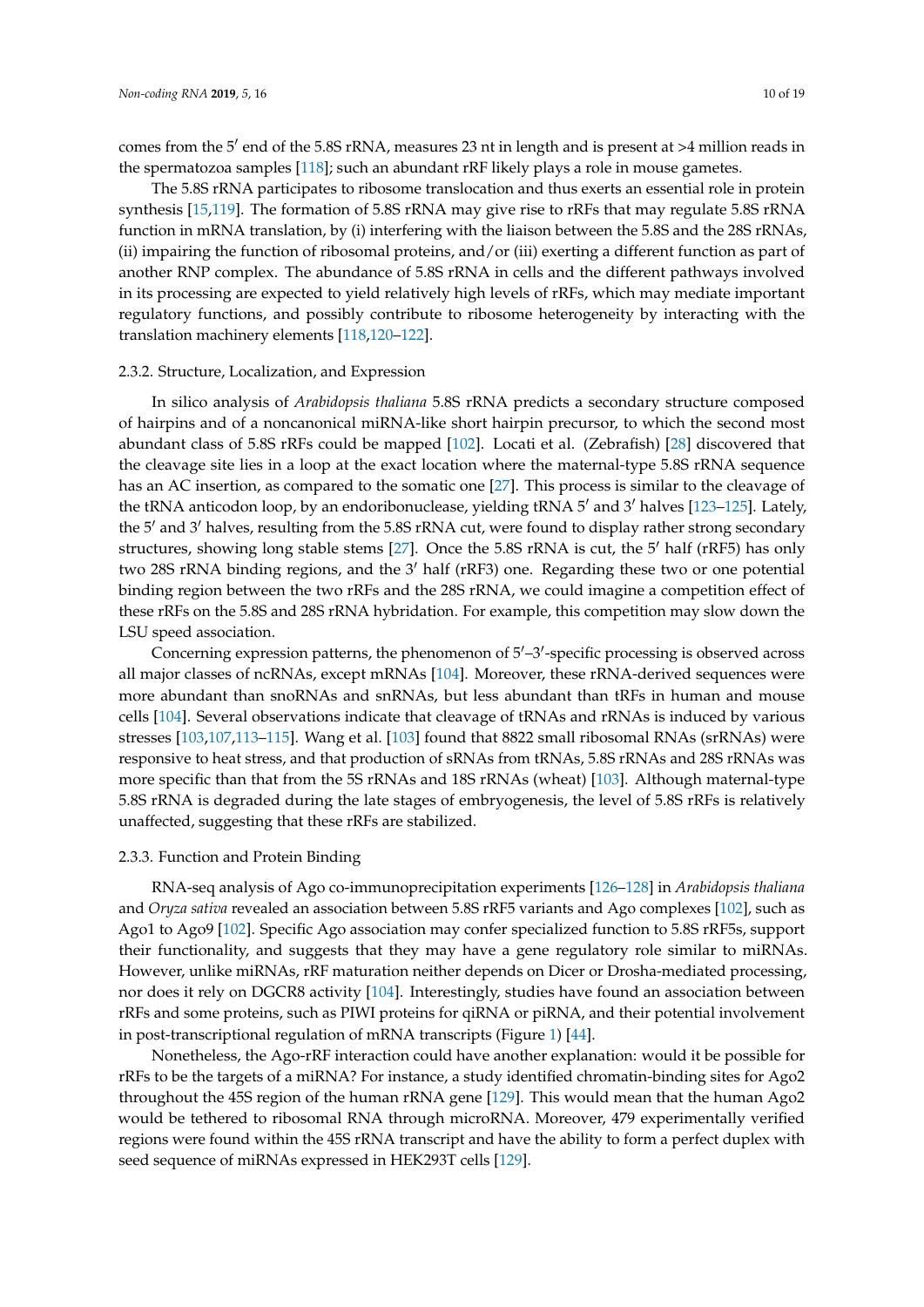On one hand, this interaction could be dependent on Dicer, as the cross-linking of Ago2 to the rRNA was reduced to background levels in the absence of Dicer [\[129\]](#page-18-8). Moreover, Dicer was found associated to both active and inactive copies of the rRNA gene [\[129\]](#page-18-8). In the other hand, Ago2 is bound to a large number of rRNA-derived small RNAs that are synthetized in a Dicer-independent manner [\[128\]](#page-18-7). Interestingly, there was no change in Ago2-bound small RNAs derived from the rRNA region in the absence of Dicer [\[128\]](#page-18-7). This would mean that Ago2 interaction with rRNAs might depend on Dicer for the full-length rRNAs but could exist without Dicer for the already existing rRFs.

Together, these results suggest that rRFs may exert important functions in fundamental mechanisms through their association with specific proteins, as each rRF may exert a specialized function depending on its incorporation into specific RNP complexes.

#### *2.4. Fragments of the ITS1 and ITS2 RNAs*

Deep sequencing analysis of small RNAs that emanate from the highly repetitive rDNA arrays of Drosophila revealed the existence of small RNAs deriving from internal transcribed spacer (ITS) of rRNA [\[65\]](#page-15-9). The authors also identified a novel, deeply conserved and widely expressed noncanonical miRNA mapping to the ITS1 region of rDNA [\[65\]](#page-15-9), which was not identified previously due to bioinformatics filters removing such repetitive sequences.

Furthermore, in the filamentous fungus model Neurospora, numerous qiRNAs derived from the external and internal transcribed spacer regions (ETS, ITS1 and ITS2) have been described [\[66\]](#page-15-10). They are  $\sim$ 20–21 nt long with a strong occurrence of uridine (U) at their  $5'$  end and originate from both sense and antisense strands of the ribosomal DNA locus (Figure [2\)](#page-11-0) [\[66\]](#page-15-10). In some cases, the biogenesis of qiRNAs requires the formation of double-stranded RNAs (dsRNAs), which is reminiscent of the structure of miRNA duplexes [\[53](#page-14-17)[,66\]](#page-15-10). During their biogenesis, qiRNAs associate with the QDE-2 protein [\[53](#page-14-17)[,66\]](#page-15-10). This and the  $5'$  and  $3'$  end nucleotide preferences for the rRFs generation suggest that qiRNAs are specific rRNA-derived RNAs (Figure [1\)](#page-5-0) [\[66\]](#page-15-10). qiRNA expression requires DNA damage-induced aberrant RNAs (aRNAs) as a precursor, a process that depends on QDE-1 and QDE-3 function [\[66\]](#page-15-10). One potential role for qiRNAs in DNA damage response would be to inhibit protein translation [\[66\]](#page-15-10).

According to a study conducted by Son et al. [\[82\]](#page-16-5), it is now clear that mmu-miR-712 is generated upon preribosomal RNA cleavage by the exoribonuclease XRN1, which is involved in pre-rRNA maturation [\[77](#page-16-1)[,82\]](#page-16-5). In mice, the mmu-pre-miR-712 sequence is embedded in the ITS2 region of the pre-rRNA [\[82\]](#page-16-5). The authors identified mmu-miR-712 as a negative regulator of tissue inhibitor of metalloproteinase 3 (TIMP3) expression. Furthermore, neutralizing mmu-miR-712 by anti-miR-712 rescues TIMP3 expression and prevents disease progression in murine models of atherosclerosis. Similarly to miR-712 in mice, a human-specific has-miR-663 could be derived from the spacer region of human RN45S gene (Figures [1](#page-5-0) and [2\)](#page-11-0) [\[82\]](#page-16-5).

Like mature rRNA, the ITS1 and ITS2 sequence length increased during evolution [\[130\]](#page-18-9). These lengthened sequences not only serve to recruit proteins and enzymes involved in rRNA biogenesis, but they may also harbor the sequence of functional ncRNAs, such as miRNAs or qiRNAs [\[66](#page-15-10)[,82\]](#page-16-5), and participate to post-transcriptional regulation or DNA damage response. This is why ITS1 and ITS2 should be studied, not only for their role in rRNA biogenesis, but also as template sequences for the biogenesis of small ncRNAs.

#### **3. Conclusions**

Taken together, the studies discussed in this review article demonstrate that the 28S, 18S, and 5.8S rRNAs, and even the ITS1 and ITS2, produce one or more small rRFs. These rRFs are present at various, yet significant, levels in different cell types or organs, and during development, like in the often described Zebrafish development model. The generation of these small rRFs does not appear to result from random degradation of the associated mature rRNAs. Moreover, the degradation rate of mature cytoplasmic rRNAs is generally beyond detection under normal conditions [\[131\]](#page-18-10), as the rRNA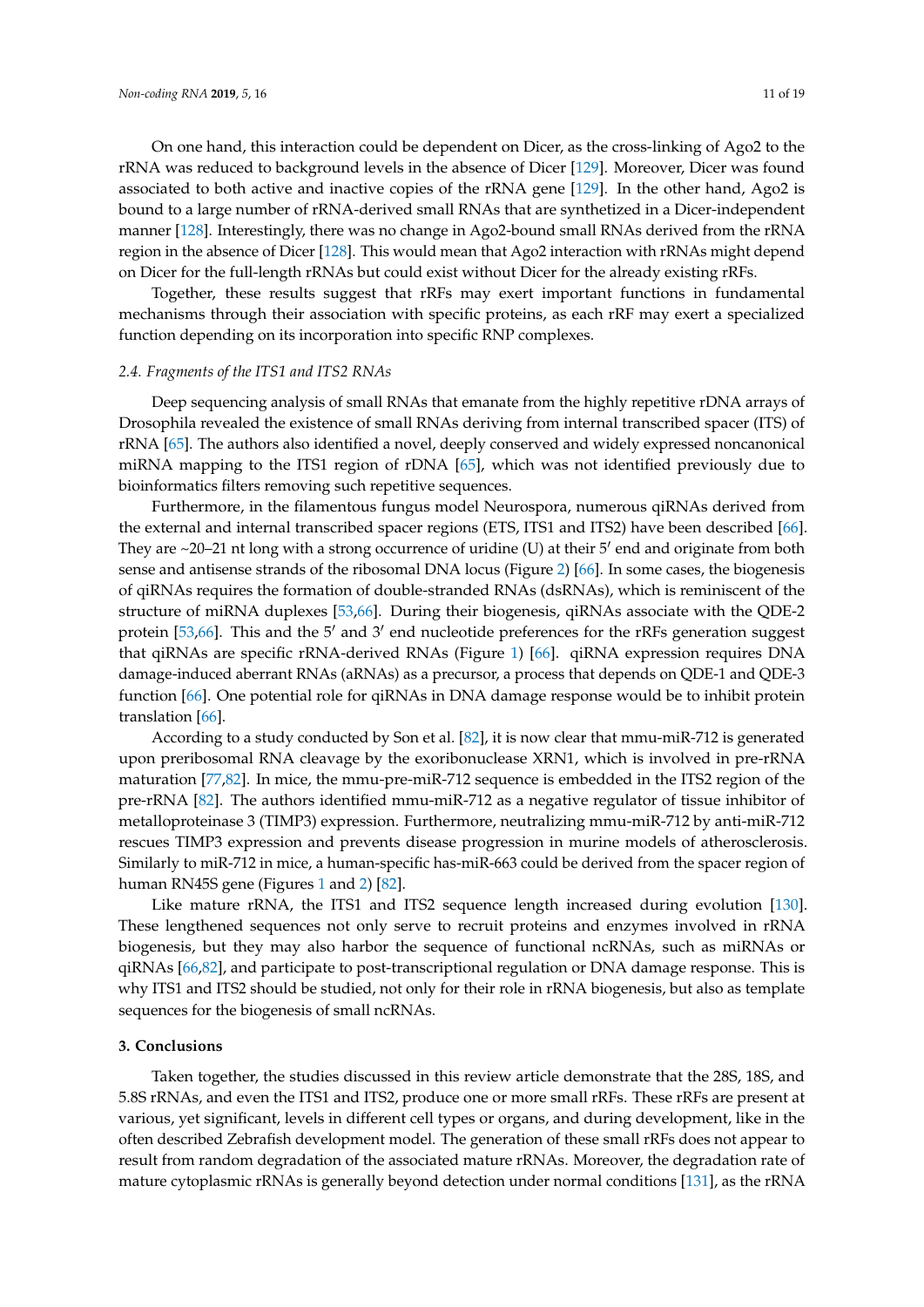is first fragmented by endoribonucleases and then the resulting by-products are rapidly degraded into mononucleotides by exoribonucleases [\[132,](#page-18-11)[133\]](#page-18-12). Small rRF detection attests of their relative stability and implies that they do not result from normal cellular ribosome turnover. The caveat has to be taken into account that the study of rRFs has been hampered, and is still hampered, by the long-set bioinformatics pipelines that consider rRFs as mere degradation products and systematically remove small RNA sequencing reads mapping to rRNAs from the data [[57](#page-15-2)[,94\]](#page-16-17).

<span id="page-11-0"></span>

**Figure 2.** List of the major rRFs reported in the literature. The rRFs have been classified beyond the provenance from the 18S, 5.8S, 28S, ITS1, or ITS2 rRNA. For each rRF, the name, species of origin, provenance from the 18S, 5.8S, 28S, 1991, or ITS2 reach reverse the real, the name, species of origin, and length are specified. An rRF described in a species may not be conserved in other species. length are specified. An rRF described in a species may not be conserved in other species. Each Each organism has different levels of regulation and organization, and, although similarities exist between organisms, the occurrence and sequence of rRFs in a given rRNA region may be different. For example, ITS1 contains MER45C, which may be specific to vertebrates. Yet, in Drosophila a  $\mathbf{P}^{\text{I}}$ A $\text{I}$  is a began in the tuncture. Yet, in Drosophia and  $\text{I}$ microRNA is shown in that region. microRNA is shown in that region. **Figure 2.** List of the major rRFs reported in the literature. The rRFs have been classified beyond the

rRFs, it was shown recently that tRNAs and rRNAs undergo stress-induced cleavage to produce stable rRFs products, and that this mechanism is conserved from yeast to human cells  $\frac{107,111,113,114,116}{107,111,113,114,116}$  $\frac{107,111,113,114,116}{107,111,113,114,116}$  $\frac{107,111,113,114,116}{107,111,113,114,116}$  $\frac{107,111,113,114,116}{107,111,113,114,116}$  $\frac{107,111,113,114,116}{107,111,113,114,116}$ . Interestingly, the best-described rRFs in the literature were found to be associated with proteins, such as Ago, PIWI, or PHAS proteins, suggesting that they function as part of RNP complexes. While their functional and biological significance remains to be fully appreciated, we might want to speculate that some rRFs may play a role in rRNA processing/degradation as well as in miRNA-like pathways. Therefore, we may want to consider rRNA both as a central player in the mRNA translational machinery, as a constituent of ribosomes, as well as a cleavable precursor of small rRFs, which may be considered as a novel class of potentially functional sRNAs that may regulate gene expression post-translationally. Whereas the notion of degradation products is the first to come to mind when considering small

It is likely that these rRFs are not generated in a random manner, but by a highly regulated cleavage and maturation process. Knowing that they derive from a highly expressed rRNA precursor, the rRF generation could be under strong selective pressure. It may be that the biogenesis of a given rRF is guided by RNA motifs and the recruitment of specific RNA binding proteins [\[65,](#page-15-9)[67\]](#page-15-11).

Moreover, some specific cleavages have been observed, especially for rRFs coming from the 3<sup>t</sup> and 5' ends of rRNAs [\[53\]](#page-14-17). In some cases, rRF3 or rRF5 have different expression patterns depending on the organisms [\[64\]](#page-15-8), developmental stage or stress condition [\[27\]](#page-13-13). The rRFs originating from these central loci, however, are limited in number compared to the  $3'$  and  $5'$  ends. If rRF generation was neither directed nor regulated, they would be found more homogeneously distributed among RNA-sequencing data or not found at all due to degradation.

Moreover, the same locus in two different organisms could generate two different rRFs involved in different functions [\[62\]](#page-15-6). That is already the case for rRFs coming from ITS1 or ITS2, which are sequences in different functions  $\frac{6}{5}$ . That is already the case for  $\frac{1}{1}$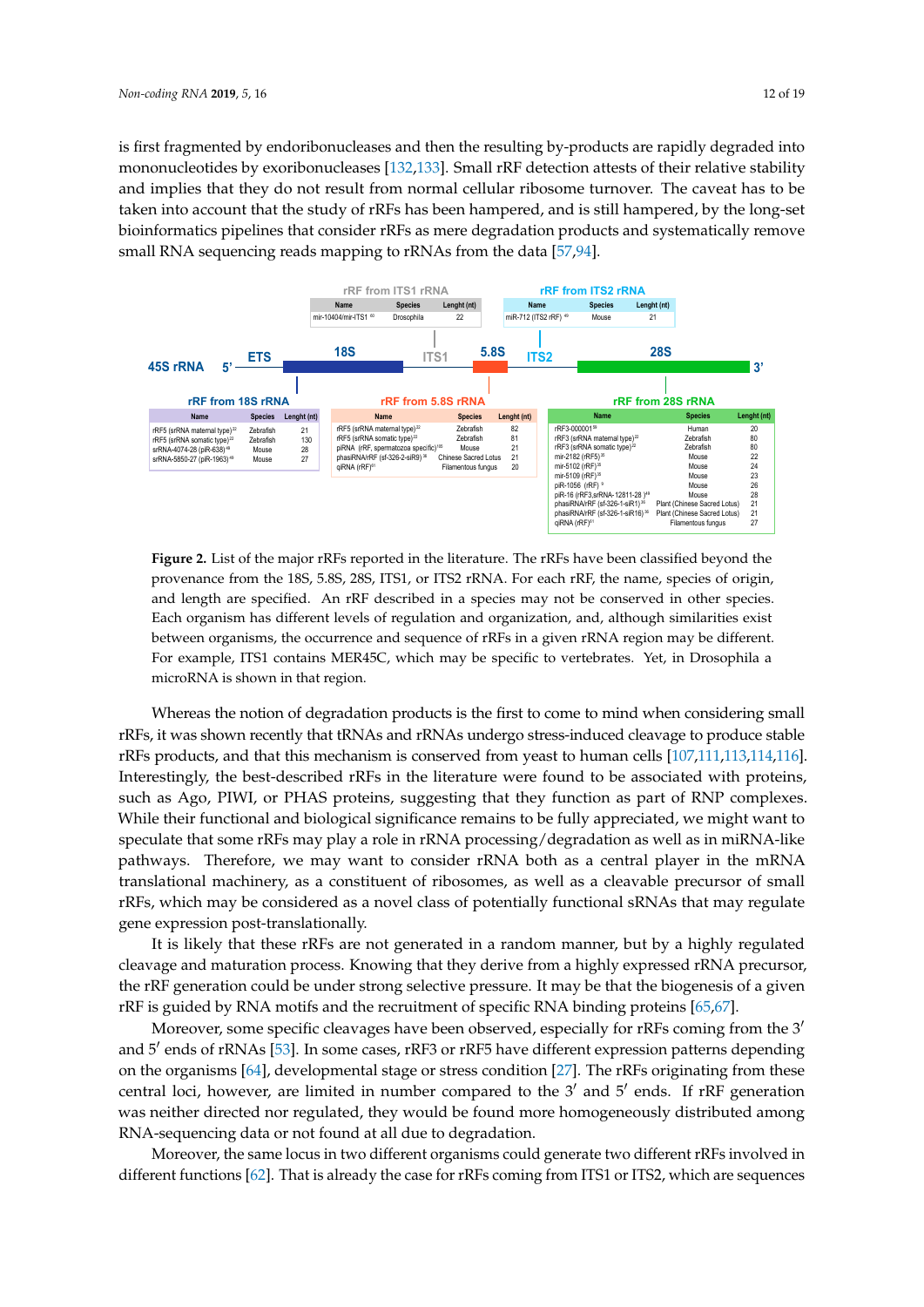known to be highly heterogeneous [\[58,](#page-15-3)[60,](#page-15-5)[134\]](#page-18-13). For example, human ITS1 contains MER45C [\[135](#page-18-14)[,136\]](#page-18-15), while this region contains a miRNA in Drosophila. Moreover, in the 45S rDNA repeats, there is sequence variability [\[10\]](#page-12-9). Therefore, the variability of rRF sequences may also depend on which 45S rDNA precursor they derive from. Given the number of rDNA repeats in the genome, such mechanism is probable and would possibly lead to different effects in the same species.

A comparable mechanism could be imagined for the rRFs deriving from mature 18S, 28S, and 5.8S rRNAs, but, so far, there is little known about the sequence variability of these rRNAs [\[62\]](#page-15-6).

In both cases, these rRFs could derive from mature and functional rRNAs that would be differentially processed depending on the environmental condition. Another possibility is that they would be cleaved from certain rRNA pseudogenes that are not matured and incorporated into ribosomes, but instead serve as precursors for rRFs.

Finally, when looking at the targets of these rRFs, there is evidence that some of these act like miRNAs and target mRNAs to prevent their expression by inhibiting their translation or leading them to degradation [\[65–](#page-15-9)[67,](#page-15-11)[84,](#page-16-7)[86,](#page-16-9)[129\]](#page-18-8). Other evidence pinpoint rRFs as DNA-binding molecules that prevent the translocation of transposons [\[44\]](#page-14-10). In both cases, these molecules are possibly key contributors to the expression and stability of the genome. Therefore, there may not be a specific role for these rRFs, but more likely a variety of functions that depend on the species, cell type, and environmental conditions.

**Funding:** This work and the article processing charges (APC) were funded by Natural Sciences and Engineering Research Council of Canada (NSERC) Discovery Grant number 262938-2013.

**Conflicts of Interest:** The authors declare no conflict of interest.

#### **References**

- <span id="page-12-0"></span>1. Ben-Shem, A.; Garreau de Loubresse, N.; Melnikov, S.; Jenner, L.; Yusupova, G.; Yusupov, M. The structure of the eukaryotic ribosome at 3.0 A resolution. *Science* **2011**, *334*, 1524–1529. [\[CrossRef\]](http://dx.doi.org/10.1126/science.1212642) [\[PubMed\]](http://www.ncbi.nlm.nih.gov/pubmed/22096102)
- <span id="page-12-1"></span>2. Sloan, K.E.; Bohnsack, M.T.; Schneider, C.; Watkins, N.J. The roles of SSU processome components and surveillance factors in the initial processing of human ribosomal RNA. *RNA* **2014**, *20*, 540–550. [\[CrossRef\]](http://dx.doi.org/10.1261/rna.043471.113) [\[PubMed\]](http://www.ncbi.nlm.nih.gov/pubmed/24550520)
- <span id="page-12-2"></span>3. Noeske, J.; Cate, J.H. Structural basis for protein synthesis: snapshots of the ribosome in motion. *Curr. Opin. Struct. Biol.* **2012**, *22*, 743–749. [\[CrossRef\]](http://dx.doi.org/10.1016/j.sbi.2012.07.011) [\[PubMed\]](http://www.ncbi.nlm.nih.gov/pubmed/22871550)
- <span id="page-12-3"></span>4. Simsek, D.; Tiu, G.C.; Flynn, R.A.; Byeon, G.W.; Leppek, K.; Xu, A.F.; Chang, H.Y.; Barna, M. The Mammalian Ribo-interactome Reveals Ribosome Functional Diversity and Heterogeneity. *Cell* **2017**, *169*, 1051–1065. [\[CrossRef\]](http://dx.doi.org/10.1016/j.cell.2017.05.022) [\[PubMed\]](http://www.ncbi.nlm.nih.gov/pubmed/28575669)
- <span id="page-12-4"></span>5. Wang, B.; Ye, K. Nop9 binds the central pseudoknot region of 18S rRNA. *Nucleic Acids Res.* **2017**, *45*, 3559–3567. [\[CrossRef\]](http://dx.doi.org/10.1093/nar/gkw1323) [\[PubMed\]](http://www.ncbi.nlm.nih.gov/pubmed/28053123)
- <span id="page-12-5"></span>6. Genuth, N.R.; Barna, M. The Discovery of Ribosome Heterogeneity and Its Implications for Gene Regulation and Organismal Life. *Mol. Cell* **2018**, *71*, 364–374. [\[CrossRef\]](http://dx.doi.org/10.1016/j.molcel.2018.07.018) [\[PubMed\]](http://www.ncbi.nlm.nih.gov/pubmed/30075139)
- <span id="page-12-6"></span>7. Goodfellow, S.J.; Zomerdijk, J.C. Basic mechanisms in RNA polymerase I transcription of the ribosomal RNA genes. *Subcell Biochem.* **2013**, *61*, 211–236. [\[CrossRef\]](http://dx.doi.org/10.1007/978-94-007-4525-4_10) [\[PubMed\]](http://www.ncbi.nlm.nih.gov/pubmed/23150253)
- <span id="page-12-8"></span>8. Mancio-Silva, L.; Zhang, Q.; Scheidig-Benatar, C.; Scherf, A. Clustering of dispersed ribosomal DNA and its role in gene regulation and chromosome-end associations in malaria parasites. *Proc. Natl. Acad. Sci. USA* **2010**, *107*, 15117–15122. [\[CrossRef\]](http://dx.doi.org/10.1073/pnas.1001045107) [\[PubMed\]](http://www.ncbi.nlm.nih.gov/pubmed/20696894)
- <span id="page-12-7"></span>9. Zentner, G.E.; Saiakhova, A.; Manaenkov, P.; Adams, M.D.; Scacheri, P.C. Integrative genomic analysis of human ribosomal DNA. *Nucleic Acids Res.* **2011**, *39*, 4949–4960. [\[CrossRef\]](http://dx.doi.org/10.1093/nar/gkq1326) [\[PubMed\]](http://www.ncbi.nlm.nih.gov/pubmed/21355038)
- <span id="page-12-9"></span>10. Wang, M.; Lemos, B. Ribosomal DNA copy number amplification and loss in human cancers is linked to tumor genetic context, nucleolus activity, and proliferation. *PLoS Genet.* **2017**, *13*, e1006994. [\[CrossRef\]](http://dx.doi.org/10.1371/journal.pgen.1006994) [\[PubMed\]](http://www.ncbi.nlm.nih.gov/pubmed/28880866)
- <span id="page-12-10"></span>11. Cullings, K.W.; Vogler, D.R. A 5.8S nuclear ribosomal RNA gene sequence database: applications to ecology and evolution. *Mol. Ecol* **1998**, *7*, 919–923. [\[CrossRef\]](http://dx.doi.org/10.1046/j.1365-294x.1998.00409.x) [\[PubMed\]](http://www.ncbi.nlm.nih.gov/pubmed/9691493)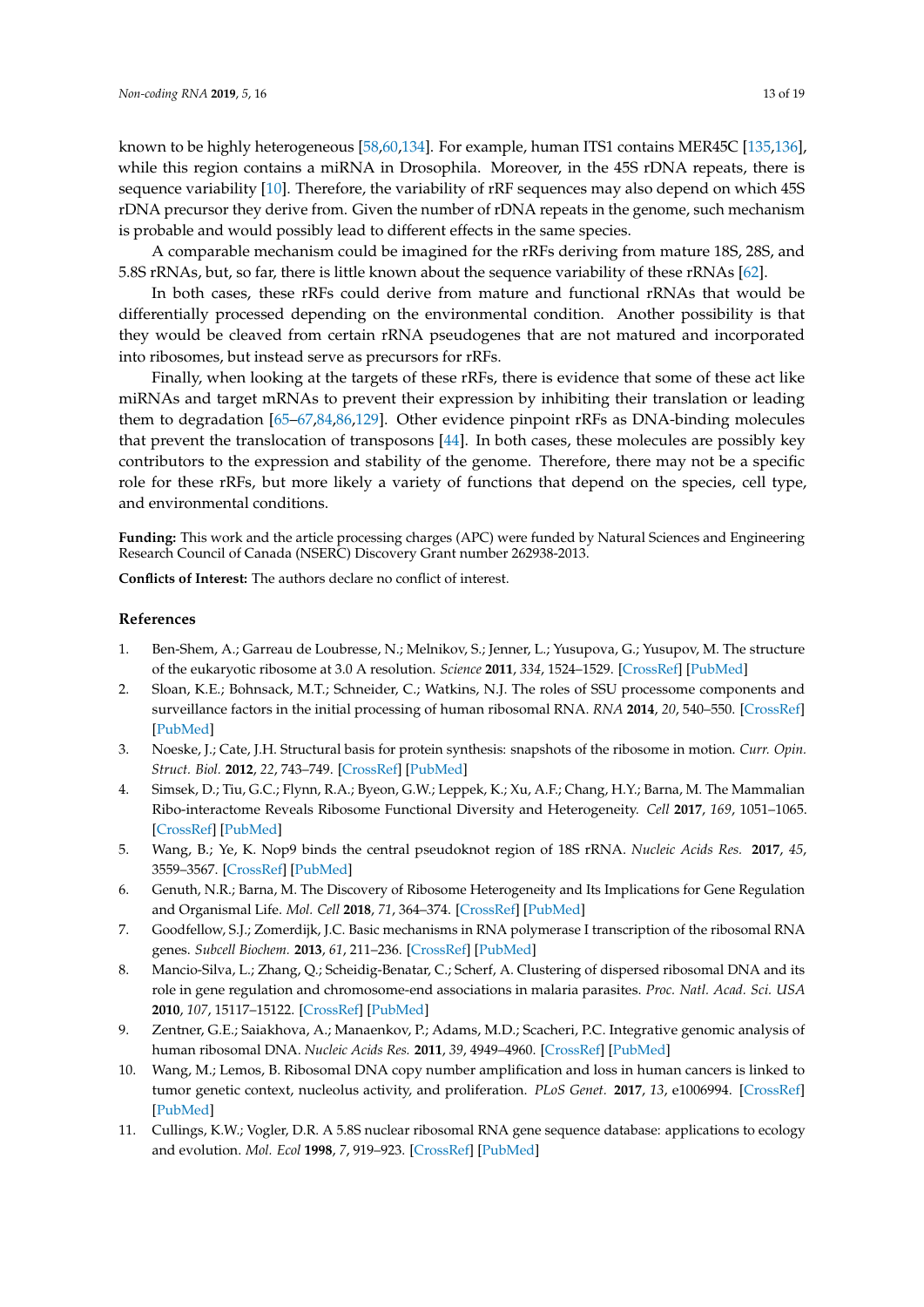- <span id="page-13-0"></span>12. Doris, S.M.; Smith, D.R.; Beamesderfer, J.N.; Raphael, B.J.; Nathanson, J.A.; Gerbi, S.A. Universal and domain-specific sequences in 23S-28S ribosomal RNA identified by computational phylogenetics. *RNA* **2015**, *21*, 1719–1730. [\[CrossRef\]](http://dx.doi.org/10.1261/rna.051144.115) [\[PubMed\]](http://www.ncbi.nlm.nih.gov/pubmed/26283689)
- <span id="page-13-1"></span>13. Gagnon, S.; Bourbeau, D.; Levesque, R.C. Secondary structures and features of the 18S, 5.8S and 26S ribosomal RNAs from the Apicomplexan parasite Toxoplasma gondii. *Gene* **1996**, *173*, 129–135. [\[CrossRef\]](http://dx.doi.org/10.1016/0378-1119(96)00215-6)
- <span id="page-13-2"></span>14. Schultz, J.; Wolf, M. ITS2 sequence-structure analysis in phylogenetics: a how-to manual for molecular systematics. *Mol. Phylogenet. Evol.* **2009**, *52*, 520–523. [\[CrossRef\]](http://dx.doi.org/10.1016/j.ympev.2009.01.008) [\[PubMed\]](http://www.ncbi.nlm.nih.gov/pubmed/19489124)
- <span id="page-13-3"></span>15. Abou Elela, S.; Nazar, R.N. Role of the 5.8S rRNA in ribosome translocation. *Nucleic Acids Res* **1997**, *25*, 1788–1794. [\[CrossRef\]](http://dx.doi.org/10.1093/nar/25.9.1788) [\[PubMed\]](http://www.ncbi.nlm.nih.gov/pubmed/9108162)
- <span id="page-13-4"></span>16. Lafontaine, D.L. Noncoding RNAs in eukaryotic ribosome biogenesis and function. *Nat. Struct. Mol. Biol.* **2015**, *22*, 11–19. [\[CrossRef\]](http://dx.doi.org/10.1038/nsmb.2939) [\[PubMed\]](http://www.ncbi.nlm.nih.gov/pubmed/25565028)
- 17. Nerurkar, P.; Altvater, M.; Gerhardy, S.; Schutz, S.; Fischer, U.; Weirich, C.; Panse, V.G. Eukaryotic Ribosome Assembly and Nuclear Export. *Int. Rev. Cell Mol. Biol.* **2015**, *319*, 107–140. [\[CrossRef\]](http://dx.doi.org/10.1016/bs.ircmb.2015.07.002) [\[PubMed\]](http://www.ncbi.nlm.nih.gov/pubmed/26404467)
- <span id="page-13-5"></span>18. Poole, A.R.; Vicino, I.; Adachi, H.; Yu, Y.T.; Hebert, M.D. Regulatory RNPs: a novel class of ribonucleoproteins that potentially contribute to ribosome heterogeneity. *Biol. Open* **2017**, *6*, 1342–1354. [\[CrossRef\]](http://dx.doi.org/10.1242/bio.028092) [\[PubMed\]](http://www.ncbi.nlm.nih.gov/pubmed/28808137)
- <span id="page-13-6"></span>19. Buchhaupt, M.; Sharma, S.; Kellner, S.; Oswald, S.; Paetzold, M.; Peifer, C.; Watzinger, P.; Schrader, J.; Helm, M.; Entian, K.D. Partial methylation at Am100 in 18S rRNA of baker's yeast reveals ribosome heterogeneity on the level of eukaryotic rRNA modification. *PLoS ONE* **2014**, *9*, e89640. [\[CrossRef\]](http://dx.doi.org/10.1371/journal.pone.0089640) [\[PubMed\]](http://www.ncbi.nlm.nih.gov/pubmed/24586927)
- 20. Sharma, S.; Lafontaine, D.L.J. 'View From A Bridge': A New Perspective on Eukaryotic rRNA Base Modification. *Trends Biochem. Sci.* **2015**, *40*, 560–575. [\[CrossRef\]](http://dx.doi.org/10.1016/j.tibs.2015.07.008) [\[PubMed\]](http://www.ncbi.nlm.nih.gov/pubmed/26410597)
- <span id="page-13-7"></span>21. Sloan, K.E.; Warda, A.S.; Sharma, S.; Entian, K.D.; Lafontaine, D.L.J.; Bohnsack, M.T. Tuning the ribosome: The influence of rRNA modification on eukaryotic ribosome biogenesis and function. *RNA Biol.* **2017**, *14*, 1138–1152. [\[CrossRef\]](http://dx.doi.org/10.1080/15476286.2016.1259781) [\[PubMed\]](http://www.ncbi.nlm.nih.gov/pubmed/27911188)
- <span id="page-13-8"></span>22. Nazar, R.N. Ribosomal RNA processing and ribosome biogenesis in eukaryotes. *IUBMB Life* **2004**, *56*, 457–465. [\[CrossRef\]](http://dx.doi.org/10.1080/15216540400010867) [\[PubMed\]](http://www.ncbi.nlm.nih.gov/pubmed/15545225)
- <span id="page-13-9"></span>23. de la Cruz, J.; Karbstein, K.; Woolford, J.L., Jr. Functions of ribosomal proteins in assembly of eukaryotic ribosomes in vivo. *Annu. Rev. Biochem.* **2015**, *84*, 93–129. [\[CrossRef\]](http://dx.doi.org/10.1146/annurev-biochem-060614-033917) [\[PubMed\]](http://www.ncbi.nlm.nih.gov/pubmed/25706898)
- <span id="page-13-10"></span>24. Ramesh, M.; Woolford, J.L., Jr. Eukaryote-specific rRNA expansion segments function in ribosome biogenesis. *RNA* **2016**, *22*, 1153–1162. [\[CrossRef\]](http://dx.doi.org/10.1261/rna.056705.116) [\[PubMed\]](http://www.ncbi.nlm.nih.gov/pubmed/27317789)
- <span id="page-13-11"></span>25. Ciganda, M.; Williams, N. Eukaryotic 5S rRNA biogenesis. *Wiley Interdiscip Rev. RNA* **2011**, *2*, 523–533. [\[CrossRef\]](http://dx.doi.org/10.1002/wrna.74) [\[PubMed\]](http://www.ncbi.nlm.nih.gov/pubmed/21957041)
- <span id="page-13-12"></span>26. Kobayashi, T. Ribosomal RNA gene repeats, their stability and cellular senescence. *Proc. Jpn. Acad. Ser. B Phys. Biol. Sci.* **2014**, *90*, 119–129. [\[CrossRef\]](http://dx.doi.org/10.2183/pjab.90.119) [\[PubMed\]](http://www.ncbi.nlm.nih.gov/pubmed/24727936)
- <span id="page-13-13"></span>27. Locati, M.D.; Pagano, J.F.B.; Abdullah, F.; Ensink, W.A.; van Olst, M.; van Leeuwen, S.; Nehrdich, U.; Spaink, H.P.; Rauwerda, H.; Jonker, M.J.; et al. Identifying small RNAs derived from maternal- and somatic-type rRNAs in zebrafish development. *Genome* **2018**, *61*, 371–378. [\[CrossRef\]](http://dx.doi.org/10.1139/gen-2017-0202) [\[PubMed\]](http://www.ncbi.nlm.nih.gov/pubmed/29425468)
- <span id="page-13-14"></span>28. Locati, M.D.; Pagano, J.F.B.; Girard, G.; Ensink, W.A.; van Olst, M.; van Leeuwen, S.; Nehrdich, U.; Spaink, H.P.; Rauwerda, H.; Jonker, M.J.; et al. Expression of distinct maternal and somatic 5.8S, 18S, and 28S rRNA types during zebrafish development. *RNA* **2017**, *23*, 1188–1199. [\[CrossRef\]](http://dx.doi.org/10.1261/rna.061515.117) [\[PubMed\]](http://www.ncbi.nlm.nih.gov/pubmed/28500251)
- <span id="page-13-15"></span>29. Yi, H.; Xue, L.; Guo, M.X.; Ma, J.; Zeng, Y.; Wang, W.; Cai, J.Y.; Hu, H.M.; Shu, H.B.; Shi, Y.B.; et al. Gene expression atlas for human embryogenesis. *FASEB J.* **2010**, *24*, 3341–3350. [\[CrossRef\]](http://dx.doi.org/10.1096/fj.10-158782) [\[PubMed\]](http://www.ncbi.nlm.nih.gov/pubmed/20430792)
- <span id="page-13-16"></span>30. Sauert, M.; Temmel, H.; Moll, I. Heterogeneity of the translational machinery: Variations on a common theme. *Biochimie* **2015**, *114*, 39–47. [\[CrossRef\]](http://dx.doi.org/10.1016/j.biochi.2014.12.011) [\[PubMed\]](http://www.ncbi.nlm.nih.gov/pubmed/25542647)
- 31. Shi, Z.; Fujii, K.; Kovary, K.M.; Genuth, N.R.; Rost, H.L.; Teruel, M.N.; Barna, M. Heterogeneous Ribosomes Preferentially Translate Distinct Subpools of mRNAs Genome-wide. *Mol. Cell* **2017**, *67*, 71–83. [\[CrossRef\]](http://dx.doi.org/10.1016/j.molcel.2017.05.021) [\[PubMed\]](http://www.ncbi.nlm.nih.gov/pubmed/28625553)
- <span id="page-13-17"></span>32. Wang, M.; Parshin, A.V.; Shcherbik, N.; Pestov, D.G. Reduced expression of the mouse ribosomal protein Rpl17 alters the diversity of mature ribosomes by enhancing production of shortened 5.8S rRNA. *RNA* **2015**, *21*, 1240–1248. [\[CrossRef\]](http://dx.doi.org/10.1261/rna.051169.115) [\[PubMed\]](http://www.ncbi.nlm.nih.gov/pubmed/25995445)
- <span id="page-13-18"></span>33. Pan, W.-A.; Tsai, H.-Y.; Wang, S.-C.; Hsiao, M.; Wu, P.-Y.; Tsai, M.-D. The RNA recognition motif of NIFK is required for rRNA maturation during cell cycle progression. *RNA Biol.* **2015**, *12*, 255–267. [\[CrossRef\]](http://dx.doi.org/10.1080/15476286.2015.1017221) [\[PubMed\]](http://www.ncbi.nlm.nih.gov/pubmed/25826659)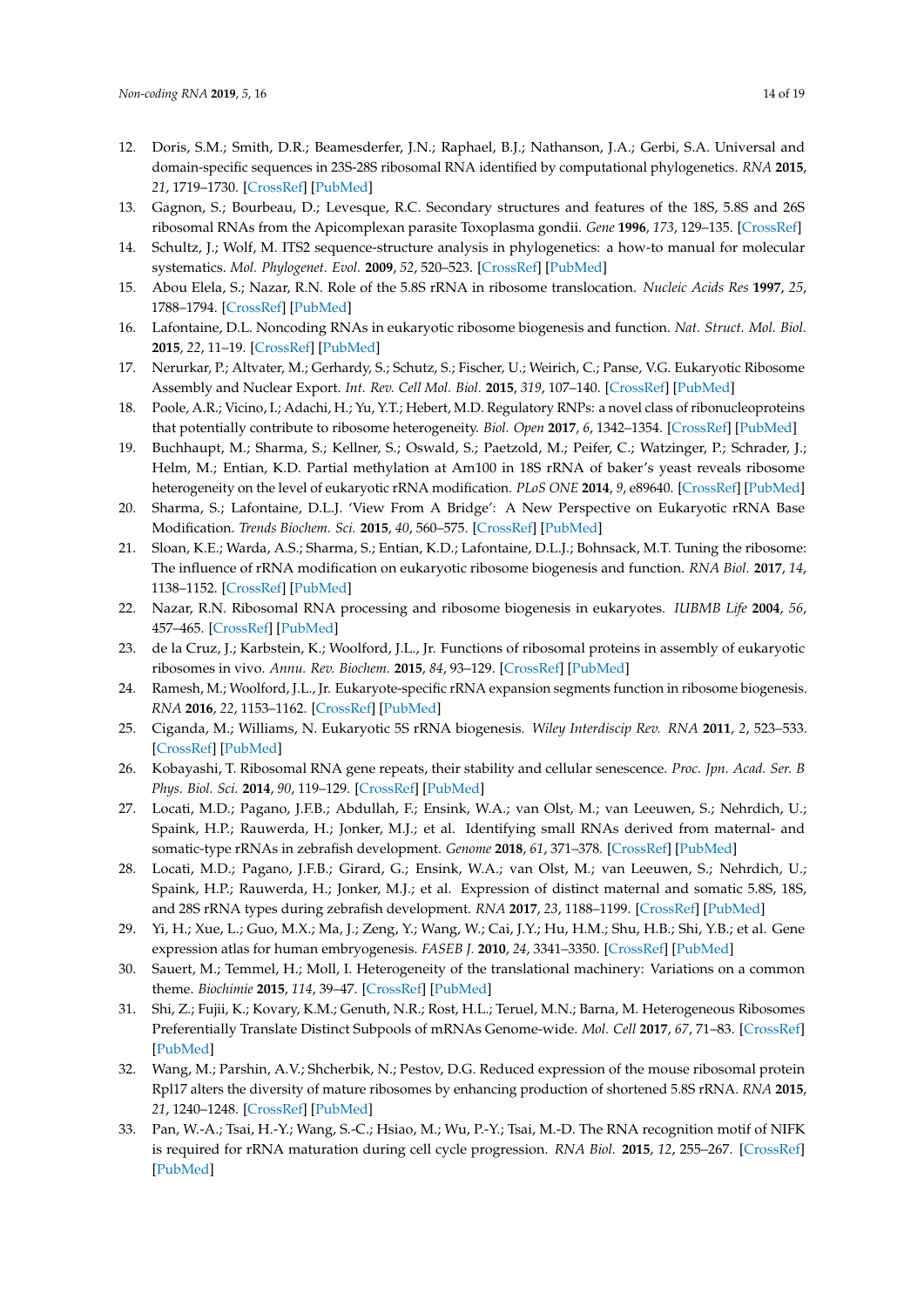- <span id="page-14-0"></span>34. Henras, A.K.; Plisson-Chastang, C.; O'Donohue, M.F.; Chakraborty, A.; Gleizes, P.E. An overview of pre-ribosomal RNA processing in eukaryotes. *Wiley Interdiscip Rev. RNA* **2015**, *6*, 225–242. [\[CrossRef\]](http://dx.doi.org/10.1002/wrna.1269) [\[PubMed\]](http://www.ncbi.nlm.nih.gov/pubmed/25346433)
- <span id="page-14-1"></span>35. Chen, S.; Hajirezaei, M.; Peisker, M.; Tschiersch, H.; Sonnewald, U.; Bornke, F. Decreased sucrose-6-phosphate phosphatase level in transgenic tobacco inhibits photosynthesis, alters carbohydrate partitioning, and reduces growth. *Planta* **2005**. [\[CrossRef\]](http://dx.doi.org/10.1007/s00425-004-1458-4) [\[PubMed\]](http://www.ncbi.nlm.nih.gov/pubmed/15657716)
- <span id="page-14-2"></span>36. Thomson, E.; Tollervey, D. The final step in 5.8S rRNA processing is cytoplasmic in Saccharomyces cerevisiae. *Mol. Cell. Biol.* **2010**, *30*, 976–984. [\[CrossRef\]](http://dx.doi.org/10.1128/MCB.01359-09) [\[PubMed\]](http://www.ncbi.nlm.nih.gov/pubmed/20008552)
- <span id="page-14-3"></span>37. Krogh, N.; Jansson, M.D.; Häfner, S.J.; Tehler, D.; Birkedal, U.; Christensen-Dalsgaard, M.; Lund, A.H.; Nielsen, H. Profiling of 2'-O-Me in human rRNA reveals a subset of fractionally modified positions and provides evidence for ribosome heterogeneity. *Nucleic Acids Res.* **2016**, *44*, 7884–7895. [\[CrossRef\]](http://dx.doi.org/10.1093/nar/gkw482) [\[PubMed\]](http://www.ncbi.nlm.nih.gov/pubmed/27257078)
- <span id="page-14-4"></span>38. Lee, R.C.; Feinbaum, R.L.; Ambros, V. The C. elegans heterochronic gene lin-4 encodes small RNAs with antisense complementarity to lin-14. *Cell* **1993**, *75*, 843–854. [\[CrossRef\]](http://dx.doi.org/10.1016/0092-8674(93)90529-Y)
- <span id="page-14-5"></span>39. Castellano, L.; Stebbing, J. Deep sequencing of small RNAs identifies canonical and non-canonical miRNA and endogenous siRNAs in mammalian somatic tissues. *Nucleic Acids Res.* **2013**, *41*, 3339–3351. [\[CrossRef\]](http://dx.doi.org/10.1093/nar/gks1474) [\[PubMed\]](http://www.ncbi.nlm.nih.gov/pubmed/23325850)
- <span id="page-14-6"></span>40. Zheng, Y.; Wang, S.; Sunkar, R. Genome-wide discovery and analysis of phased small interfering RNAs in Chinese sacred lotus. *PLoS ONE* **2014**, *9*, e113790. [\[CrossRef\]](http://dx.doi.org/10.1371/journal.pone.0113790) [\[PubMed\]](http://www.ncbi.nlm.nih.gov/pubmed/25469507)
- <span id="page-14-7"></span>41. Ghildiyal, M.; Zamore, P.D. Small silencing RNAs: an expanding universe. *Nat. Rev. Genet.* **2009**, *10*, 94–108. [\[CrossRef\]](http://dx.doi.org/10.1038/nrg2504) [\[PubMed\]](http://www.ncbi.nlm.nih.gov/pubmed/19148191)
- <span id="page-14-8"></span>42. Brennecke, J.; Aravin, A.A.; Stark, A.; Dus, M.; Kellis, M.; Sachidanandam, R.; Hannon, G.J. Discrete small RNA-generating loci as master regulators of transposon activity in Drosophila. *Cell* **2007**, *128*, 1089–1103. [\[CrossRef\]](http://dx.doi.org/10.1016/j.cell.2007.01.043) [\[PubMed\]](http://www.ncbi.nlm.nih.gov/pubmed/17346786)
- <span id="page-14-9"></span>43. Houwing, S.; Kamminga, L.M.; Berezikov, E.; Cronembold, D.; Girard, A.; van den Elst, H.; Filippov, D.V.; Blaser, H.; Raz, E.; Moens, C.B.; et al. A role for Piwi and piRNAs in germ cell maintenance and transposon silencing in Zebrafish. *Cell* **2007**, *129*, 69–82. [\[CrossRef\]](http://dx.doi.org/10.1016/j.cell.2007.03.026) [\[PubMed\]](http://www.ncbi.nlm.nih.gov/pubmed/17418787)
- <span id="page-14-10"></span>44. Garcia-Lopez, J.; Alonso, L.; Cardenas, D.B.; Artaza-Alvarez, H.; Hourcade Jde, D.; Martinez, S.; Brieno-Enriquez, M.A.; Del Mazo, J. Diversity and functional convergence of small noncoding RNAs in male germ cell differentiation and fertilization. *RNA* **2015**, *21*, 946–962. [\[CrossRef\]](http://dx.doi.org/10.1261/rna.048215.114) [\[PubMed\]](http://www.ncbi.nlm.nih.gov/pubmed/25805854)
- <span id="page-14-11"></span>45. Wittmann, J.; Jack, H.M. Serum microRNAs as powerful cancer biomarkers. *Biochim. Biophys. Acta* **2010**, *1806*, 200–207. [\[CrossRef\]](http://dx.doi.org/10.1016/j.bbcan.2010.07.002) [\[PubMed\]](http://www.ncbi.nlm.nih.gov/pubmed/20637263)
- <span id="page-14-12"></span>46. Taft, R.J.; Glazov, E.A.; Lassmann, T.; Hayashizaki, Y.; Carninci, P.; Mattick, J.S. Small RNAs derived from snoRNAs. *RNA* **2009**, *15*, 1233–1240. [\[CrossRef\]](http://dx.doi.org/10.1261/rna.1528909) [\[PubMed\]](http://www.ncbi.nlm.nih.gov/pubmed/19474147)
- <span id="page-14-13"></span>47. Lee, Y.S.; Shibata, Y.; Malhotra, A.; Dutta, A. A novel class of small RNAs: tRNA-derived RNA fragments (tRFs). *Genes Dev.* **2009**, *23*, 2639–2649. [\[CrossRef\]](http://dx.doi.org/10.1101/gad.1837609) [\[PubMed\]](http://www.ncbi.nlm.nih.gov/pubmed/19933153)
- 48. Keam, S.P.; Hutvagner, G. tRNA-Derived Fragments (tRFs): Emerging New Roles for an Ancient RNA in the Regulation of Gene Expression. *Life (Basel)* **2015**, *5*, 1638–1651. [\[CrossRef\]](http://dx.doi.org/10.3390/life5041638) [\[PubMed\]](http://www.ncbi.nlm.nih.gov/pubmed/26703738)
- 49. Soares, A.R.; Santos, M. Discovery and function of transfer RNA-derived fragments and their role in disease. *Wiley Interdiscip Rev. RNA* **2017**, *8*. [\[CrossRef\]](http://dx.doi.org/10.1002/wrna.1423) [\[PubMed\]](http://www.ncbi.nlm.nih.gov/pubmed/28608481)
- <span id="page-14-14"></span>50. Venkatesh, T.; Suresh, P.S.; Tsutsumi, R. tRFs: miRNAs in disguise. *Gene* **2016**, *579*, 133–138. [\[CrossRef\]](http://dx.doi.org/10.1016/j.gene.2015.12.058) [\[PubMed\]](http://www.ncbi.nlm.nih.gov/pubmed/26743126)
- <span id="page-14-15"></span>51. Martens-Uzunova, E.S.; Olvedy, M.; Jenster, G. Beyond microRNA–novel RNAs derived from small non-coding RNA and their implication in cancer. *Cancer Lett.* **2013**, *340*, 201–211. [\[CrossRef\]](http://dx.doi.org/10.1016/j.canlet.2012.11.058) [\[PubMed\]](http://www.ncbi.nlm.nih.gov/pubmed/23376637)
- <span id="page-14-16"></span>52. Falaleeva, M.; Stamm, S. Processing of snoRNAs as a new source of regulatory non-coding RNAs: snoRNA fragments form a new class of functional RNAs. *Bioessays* **2013**, *35*, 46–54. [\[CrossRef\]](http://dx.doi.org/10.1002/bies.201200117) [\[PubMed\]](http://www.ncbi.nlm.nih.gov/pubmed/23180440)
- <span id="page-14-17"></span>53. Wei, H.; Zhou, B.; Zhang, F.; Tu, Y.; Hu, Y.; Zhang, B.; Zhai, Q. Profiling and identification of small rDNA-derived RNAs and their potential biological functions. *PLoS ONE* **2013**, *8*, e56842. [\[CrossRef\]](http://dx.doi.org/10.1371/journal.pone.0056842) [\[PubMed\]](http://www.ncbi.nlm.nih.gov/pubmed/23418607)
- <span id="page-14-18"></span>54. Li, D.; Zhang, J.; Wang, M.; Li, X.; Gong, H.; Tang, H.; Chen, L.; Wan, L.; Liu, Q. Activity dependent LoNA regulates translation by coordinating rRNA transcription and methylation. *Nat. Commun.* **2018**, *9*, 1726. [\[CrossRef\]](http://dx.doi.org/10.1038/s41467-018-04072-4) [\[PubMed\]](http://www.ncbi.nlm.nih.gov/pubmed/29712923)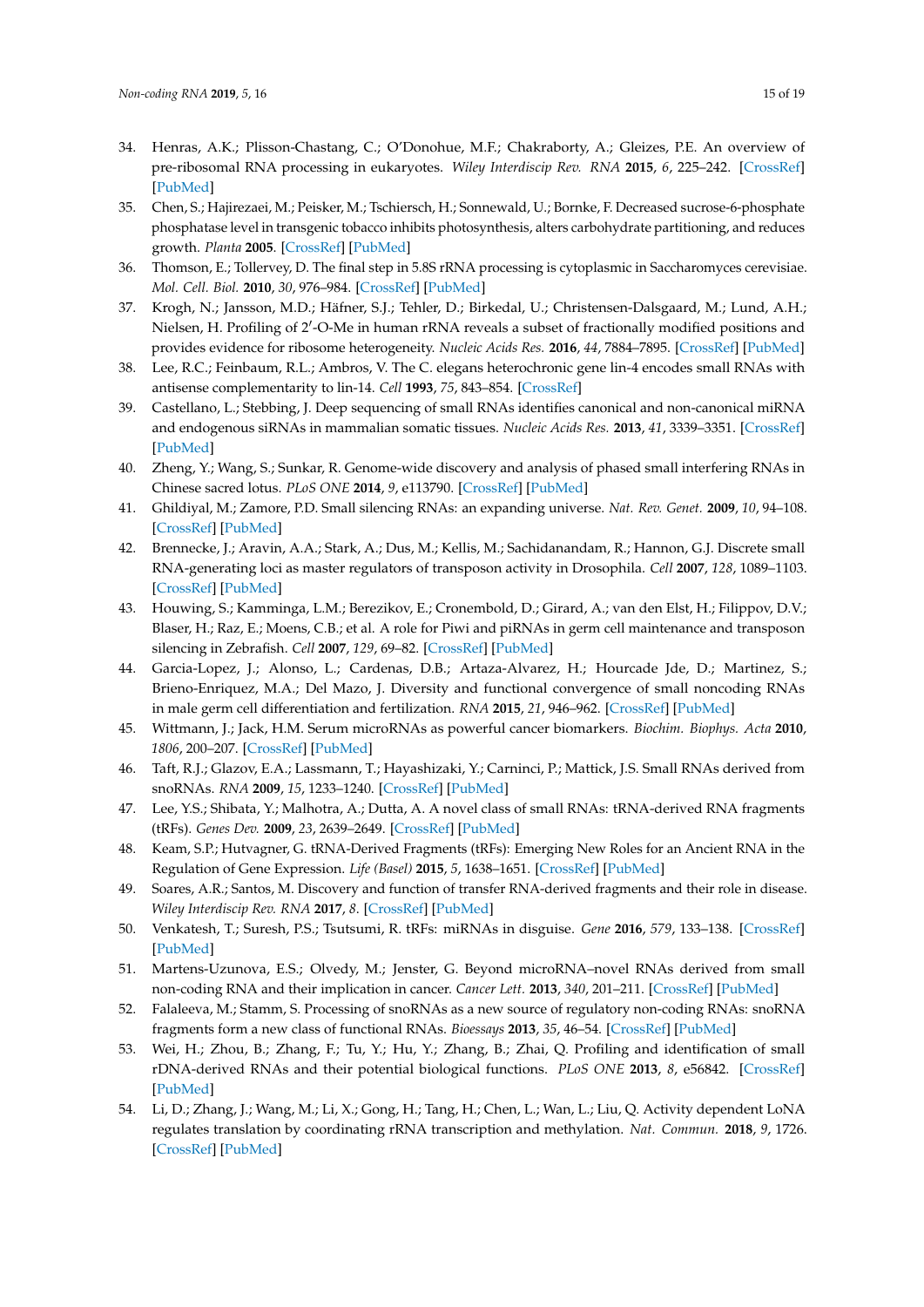- <span id="page-15-0"></span>55. Erales, J.; Marchand, V.; Panthu, B.; Gillot, S.; Belin, S.; Ghayad, S.E.; Garcia, M.; Laforets, F.; Marcel, V.; Baudin-Baillieu, A.; et al. Evidence for rRNA 2'-O-methylation plasticity: Control of intrinsic translational capabilities of human ribosomes. *Proc. Natl. Acad. Sci. USA* **2017**, *114*, 12934–12939. [\[CrossRef\]](http://dx.doi.org/10.1073/pnas.1707674114) [\[PubMed\]](http://www.ncbi.nlm.nih.gov/pubmed/29158377)
- <span id="page-15-1"></span>56. Fowler, E.K.; Mohorianu, I.; Smith, D.T.; Dalmay, T.; Chapman, T. Small RNA populations revealed by blocking rRNA fragments in Drosophila melanogaster reproductive tissues. *PLoS ONE* **2018**, *13*, e0191966. [\[CrossRef\]](http://dx.doi.org/10.1371/journal.pone.0191966) [\[PubMed\]](http://www.ncbi.nlm.nih.gov/pubmed/29474379)
- <span id="page-15-2"></span>57. Choy, J.Y.; Boon, P.L.; Bertin, N.; Fullwood, M.J. A resource of ribosomal RNA-depleted RNA-Seq data from different normal adult and fetal human tissues. *Sci. Data* **2015**, *2*, 150063. [\[CrossRef\]](http://dx.doi.org/10.1038/sdata.2015.63) [\[PubMed\]](http://www.ncbi.nlm.nih.gov/pubmed/26594381)
- <span id="page-15-3"></span>58. Gibbons, J.G.; Branco, A.T.; Godinho, S.A.; Yu, S.; Lemos, B. Concerted copy number variation balances ribosomal DNA dosage in human and mouse genomes. *Proc. Natl. Acad. Sci. USA* **2015**, *112*, 2485–2490. [\[CrossRef\]](http://dx.doi.org/10.1073/pnas.1416878112) [\[PubMed\]](http://www.ncbi.nlm.nih.gov/pubmed/25583482)
- 59. Stults, D.M.; Killen, M.W.; Pierce, H.H.; Pierce, A.J. Genomic architecture and inheritance of human ribosomal RNA gene clusters. *Genome Res.* **2008**, *18*, 13–18. [\[CrossRef\]](http://dx.doi.org/10.1101/gr.6858507) [\[PubMed\]](http://www.ncbi.nlm.nih.gov/pubmed/18025267)
- <span id="page-15-5"></span>60. Gibbons, J.G.; Branco, A.T.; Yu, S.; Lemos, B. Ribosomal DNA copy number is coupled with gene expression variation and mitochondrial abundance in humans. *Nat. Commun.* **2014**, *5*, 4850. [\[CrossRef\]](http://dx.doi.org/10.1038/ncomms5850) [\[PubMed\]](http://www.ncbi.nlm.nih.gov/pubmed/25209200)
- <span id="page-15-4"></span>61. Lyckegaard, E.M.; Clark, A.G. Evolution of ribosomal RNA gene copy number on the sex chromosomes of Drosophila melanogaster. *Mol. Biol. Evol.* **1991**, *8*, 458–474. [\[CrossRef\]](http://dx.doi.org/10.1093/oxfordjournals.molbev.a040664) [\[PubMed\]](http://www.ncbi.nlm.nih.gov/pubmed/1921706)
- <span id="page-15-6"></span>62. Gonzalez, I.L.; Sylvester, J.E.; Schmickel, R.D. Human 28S ribosomal RNA sequence heterogeneity. *Nucleic Acids Res.* **1988**, *16*, 10213–10224. [\[CrossRef\]](http://dx.doi.org/10.1093/nar/16.21.10213) [\[PubMed\]](http://www.ncbi.nlm.nih.gov/pubmed/3194198)
- <span id="page-15-7"></span>63. Tomecki, R.; Labno, A.; Drazkowska, K.; Cysewski, D.; Dziembowski, A. hUTP24 is essential for processing of the human rRNA precursor at site A1, but not at site A0. *RNA Biol.* **2015**, *12*, 1010–1029. [\[CrossRef\]](http://dx.doi.org/10.1080/15476286.2015.1073437) [\[PubMed\]](http://www.ncbi.nlm.nih.gov/pubmed/26237581)
- <span id="page-15-8"></span>64. Chen, Z.; Sun, Y.; Yang, X.; Wu, Z.; Guo, K.; Niu, X.; Wang, Q.; Ruan, J.; Bu, W.; Gao, S. Two featured series of rRNA-derived RNA fragments (rRFs) constitute a novel class of small RNAs. *PLoS ONE* **2017**, *12*, e0176458. [\[CrossRef\]](http://dx.doi.org/10.1371/journal.pone.0176458) [\[PubMed\]](http://www.ncbi.nlm.nih.gov/pubmed/28441451)
- <span id="page-15-9"></span>65. Chak, L.-L.; Mohammed, J.; Lai, E.C.; Tucker-Kellogg, G.; Okamura, K. A deeply conserved, noncanonical miRNA hosted by ribosomal DNA. *RNA* **2015**, *21*, 375–384. [\[CrossRef\]](http://dx.doi.org/10.1261/rna.049098.114) [\[PubMed\]](http://www.ncbi.nlm.nih.gov/pubmed/25605965)
- <span id="page-15-10"></span>66. Lee, H.C.; Chang, S.S.; Choudhary, S.; Aalto, A.P.; Maiti, M.; Bamford, D.H.; Liu, Y. qiRNA is a new type of small interfering RNA induced by DNA damage. *Nature* **2009**, *459*, 274–277. [\[CrossRef\]](http://dx.doi.org/10.1038/nature08041) [\[PubMed\]](http://www.ncbi.nlm.nih.gov/pubmed/19444217)
- <span id="page-15-11"></span>67. Rishi, A.; Chen, H.; Kobayashi, K.; Miyao, A.; Hirochika, H.; Yamaoka, N.; Nishiguchi, M. Both OsRecQ1 and OsRDR1 Are Required for the Production of Small RNA in Response to DNA-Damage in Rice. *PLoS ONE* **2013**, *8*. [\[CrossRef\]](http://dx.doi.org/10.1371/journal.pone.0055252)
- <span id="page-15-12"></span>68. Dar, D.; Sorek, R. High-resolution RNA 3'-ends mapping of bacterial Rho-dependent transcripts. Nucleic *Acids Res.* **2018**, *46*, 6797–6805. [\[CrossRef\]](http://dx.doi.org/10.1093/nar/gky274) [\[PubMed\]](http://www.ncbi.nlm.nih.gov/pubmed/29669055)
- <span id="page-15-13"></span>69. Elbarbary, R.A.; Takaku, H.; Uchiumi, N.; Tamiya, H.; Abe, M.; Takahashi, M.; Nishida, H.; Nashimoto, M. Modulation of gene expression by human cytosolic tRNase Z(L) through 5'-half-tRNA. *PLoS ONE* 2009, *4*, e5908. [\[CrossRef\]](http://dx.doi.org/10.1371/journal.pone.0005908) [\[PubMed\]](http://www.ncbi.nlm.nih.gov/pubmed/19526060)
- <span id="page-15-14"></span>70. Schaeffer, H.J.; Weber, M.J. Mitogen-activated protein kinases: specific messages from ubiquitous messengers. *Mol. Cell Biol.* **1999**, *19*, 2435–2444. [\[CrossRef\]](http://dx.doi.org/10.1128/MCB.19.4.2435) [\[PubMed\]](http://www.ncbi.nlm.nih.gov/pubmed/10082509)
- <span id="page-15-15"></span>71. McCain, J. The MAPK (ERK) Pathway: Investigational Combinations for the Treatment Of BRAF-Mutated Metastatic Melanoma. *Pharm. Ther* **2013**, *38*, 96–108. [\[PubMed\]](http://www.ncbi.nlm.nih.gov/pubmed/23599677)
- <span id="page-15-16"></span>72. Wei, W.; Ba, Z.; Gao, M.; Wu, Y.; Ma, Y.; Amiard, S.; White, C.I.; Rendtlew Danielsen, J.M.; Yang, Y.G.; Qi, Y. A role for small RNAs in DNA double-strand break repair. *Cell* **2012**, *149*, 101–112. [\[CrossRef\]](http://dx.doi.org/10.1016/j.cell.2012.03.002) [\[PubMed\]](http://www.ncbi.nlm.nih.gov/pubmed/22445173)
- 73. Zhang, X.; Zhao, H.; Gao, S.; Wang, W.C.; Katiyar-Agarwal, S.; Huang, H.D.; Raikhel, N.; Jin, H. Arabidopsis Argonaute 2 regulates innate immunity via miRNA393( \*)-mediated silencing of a Golgi-localized SNARE gene, MEMB12. *Mol. Cell* **2011**, *42*, 356–366. [\[CrossRef\]](http://dx.doi.org/10.1016/j.molcel.2011.04.010) [\[PubMed\]](http://www.ncbi.nlm.nih.gov/pubmed/21549312)
- 74. Czech, B.; Malone, C.D.; Zhou, R.; Stark, A.; Schlingeheyde, C.; Dus, M.; Perrimon, N.; Kellis, M.; Wohlschlegel, J.A.; Sachidanandam, R.; et al. An endogenous small interfering RNA pathway in Drosophila. *Nature* **2008**, *453*, 798–802. [\[CrossRef\]](http://dx.doi.org/10.1038/nature07007) [\[PubMed\]](http://www.ncbi.nlm.nih.gov/pubmed/18463631)
- <span id="page-15-17"></span>75. Benhamed, M.; Herbig, U.; Ye, T.; Dejean, A.; Bischof, O. Senescence is an endogenous trigger for microRNA-directed transcriptional gene silencing in human cells. *Nat. Cell Biol.* **2012**, *14*, 266–275. [\[CrossRef\]](http://dx.doi.org/10.1038/ncb2443) [\[PubMed\]](http://www.ncbi.nlm.nih.gov/pubmed/22366686)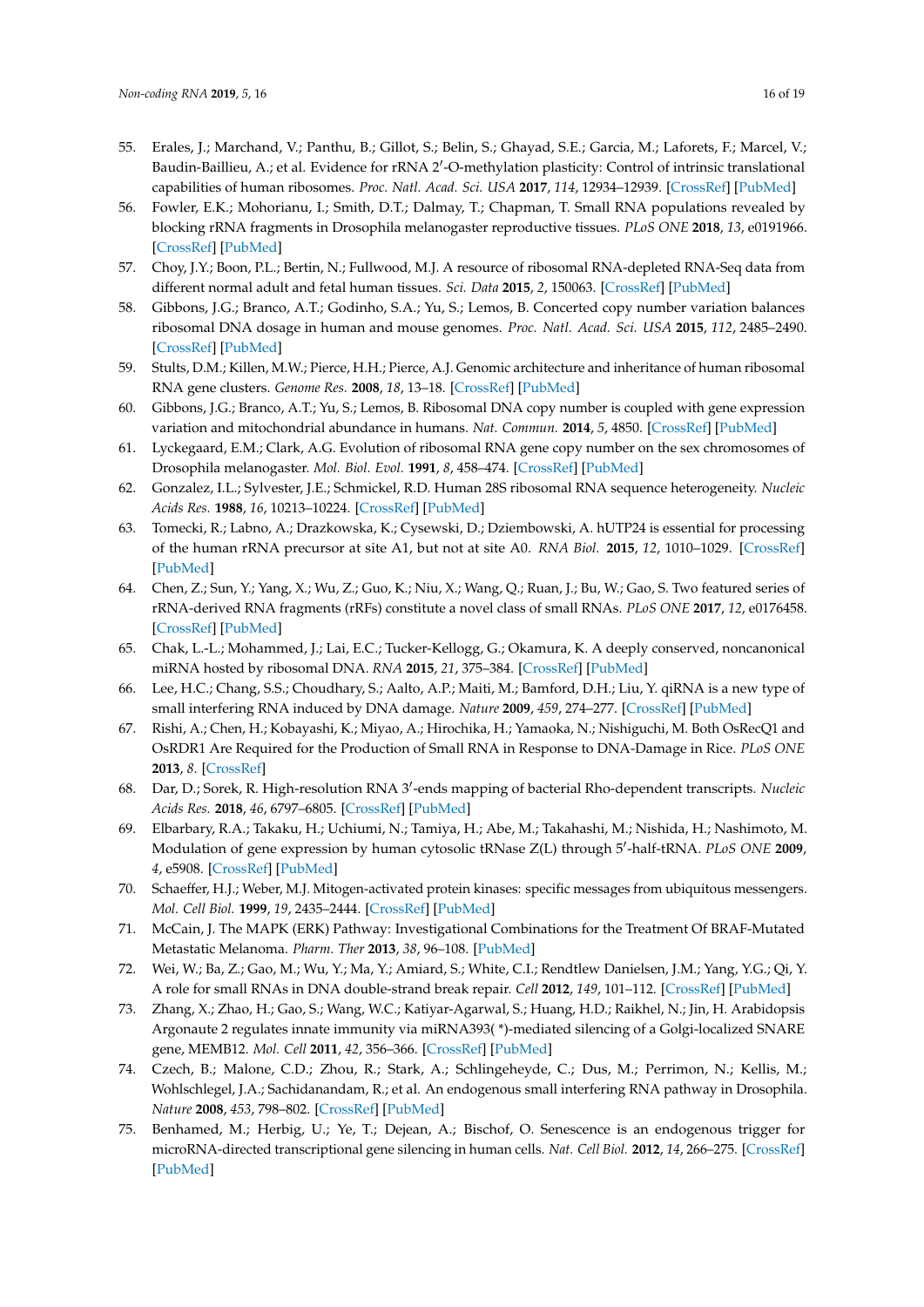- <span id="page-16-0"></span>76. Genuth, N.R.; Barna, M. Heterogeneity and specialized functions of translation machinery: from genes to organisms. *Nat. Rev. Genet.* **2018**, *19*, 431–452. [\[CrossRef\]](http://dx.doi.org/10.1038/s41576-018-0008-z) [\[PubMed\]](http://www.ncbi.nlm.nih.gov/pubmed/29725087)
- <span id="page-16-1"></span>77. Lindahl, L.; Bommankanti, A.; Li, X.; Hayden, L.; Jones, A.; Khan, M.; Oni, T.; Zengel, J.M. RNase MRP is required for entry of 35S precursor rRNA into the canonical processing pathway. *RNA* **2009**, *15*, 1407–1416. [\[CrossRef\]](http://dx.doi.org/10.1261/rna.1302909) [\[PubMed\]](http://www.ncbi.nlm.nih.gov/pubmed/19465684)
- <span id="page-16-2"></span>78. Tafforeau, L.; Zorbas, C.; Langhendries, J.L.; Mullineux, S.T.; Stamatopoulou, V.; Mullier, R.; Wacheul, L.; Lafontaine, D.L. The complexity of human ribosome biogenesis revealed by systematic nucleolar screening of Pre-rRNA processing factors. *Mol. Cell* **2013**, *51*, 539–551. [\[CrossRef\]](http://dx.doi.org/10.1016/j.molcel.2013.08.011) [\[PubMed\]](http://www.ncbi.nlm.nih.gov/pubmed/23973377)
- <span id="page-16-3"></span>79. Francia, S.; Michelini, F.; Saxena, A.; Tang, D.; de Hoon, M.; Anelli, V.; Mione, M.; Carninci, P.; d'Adda di Fagagna, F. Site-specific DICER and DROSHA RNA products control the DNA-damage response. *Nature* **2012**, *488*, 231–235. [\[CrossRef\]](http://dx.doi.org/10.1038/nature11179) [\[PubMed\]](http://www.ncbi.nlm.nih.gov/pubmed/22722852)
- 80. Michalik, K.M.; Bottcher, R.; Forstemann, K. A small RNA response at DNA ends in Drosophila. *Nucleic Acids Res.* **2012**, *40*, 9596–9603. [\[CrossRef\]](http://dx.doi.org/10.1093/nar/gks711) [\[PubMed\]](http://www.ncbi.nlm.nih.gov/pubmed/22848104)
- <span id="page-16-4"></span>81. Sharma, V.; Misteli, T. Non-coding RNAs in DNA damage and repair. *FEBS Lett.* **2013**, *587*, 1832–1839. [\[CrossRef\]](http://dx.doi.org/10.1016/j.febslet.2013.05.006) [\[PubMed\]](http://www.ncbi.nlm.nih.gov/pubmed/23684639)
- <span id="page-16-5"></span>82. Son, D.J.; Kumar, S.; Takabe, W.; Kim, C.W.; Ni, C.W.; Alberts-Grill, N.; Jang, I.H.; Kim, S.; Kim, W.; Won Kang, S.; et al. The atypical mechanosensitive microRNA-712 derived from pre-ribosomal RNA induces endothelial inflammation and atherosclerosis. *Nat. Commun.* **2013**, *4*, 3000. [\[CrossRef\]](http://dx.doi.org/10.1038/ncomms4000) [\[PubMed\]](http://www.ncbi.nlm.nih.gov/pubmed/24346612)
- <span id="page-16-6"></span>83. Davoodi Mastakani, F.; Pagheh, G.; Rashidi Monfared, S.; Shams-Bakhsh, M. Identification and expression analysis of a microRNA cluster derived from pre-ribosomal RNA in Papaver somniferum L. and Papaver bracteatum L. *PLoS ONE* **2018**, *13*, e0199673. [\[CrossRef\]](http://dx.doi.org/10.1371/journal.pone.0199673) [\[PubMed\]](http://www.ncbi.nlm.nih.gov/pubmed/30067748)
- <span id="page-16-7"></span>84. Fei, Q.; Xia, R.; Meyers, B.C. Phased, secondary, small interfering RNAs in posttranscriptional regulatory networks. *Plant Cell* **2013**, *25*, 2400–2415. [\[CrossRef\]](http://dx.doi.org/10.1105/tpc.113.114652) [\[PubMed\]](http://www.ncbi.nlm.nih.gov/pubmed/23881411)
- <span id="page-16-8"></span>85. Borges, F.; Martienssen, R.A. The expanding world of small RNAs in plants. *Nat. Rev. Mol. Cell Biol.* **2015**, *16*, 727–741. [\[CrossRef\]](http://dx.doi.org/10.1038/nrm4085) [\[PubMed\]](http://www.ncbi.nlm.nih.gov/pubmed/26530390)
- <span id="page-16-9"></span>86. Eckardt, N.A. The plant cell reviews aspects of microRNA and PhasiRNA regulatory function. *Plant Cell* **2013**, *25*, 2382. [\[CrossRef\]](http://dx.doi.org/10.1105/tpc.113.250713) [\[PubMed\]](http://www.ncbi.nlm.nih.gov/pubmed/23897925)
- <span id="page-16-10"></span>87. Siomi, M.C.; Sato, K.; Pezic, D.; Aravin, A.A. PIWI-interacting small RNAs: the vanguard of genome defence. *Nat. Rev. Mol. Cell Biol.* **2011**, *12*, 246–258. [\[CrossRef\]](http://dx.doi.org/10.1038/nrm3089) [\[PubMed\]](http://www.ncbi.nlm.nih.gov/pubmed/21427766)
- <span id="page-16-11"></span>88. Ku, H.Y.; Lin, H. PIWI proteins and their interactors in piRNA biogenesis, germline development and gene expression. *Natl. Sci. Rev.* **2014**, *1*, 205–218. [\[CrossRef\]](http://dx.doi.org/10.1093/nsr/nwu014) [\[PubMed\]](http://www.ncbi.nlm.nih.gov/pubmed/25512877)
- <span id="page-16-12"></span>89. Grivna, S.T.; Pyhtila, B.; Lin, H. MIWI associates with translational machinery and PIWI-interacting RNAs (piRNAs) in regulating spermatogenesis. *Proc. Natl. Acad. Sci. USA* **2006**, *103*, 13415–13420. [\[CrossRef\]](http://dx.doi.org/10.1073/pnas.0605506103) [\[PubMed\]](http://www.ncbi.nlm.nih.gov/pubmed/16938833)
- <span id="page-16-13"></span>90. Rouget, C.; Papin, C.; Boureux, A.; Meunier, A.C.; Franco, B.; Robine, N.; Lai, E.C.; Pelisson, A.; Simonelig, M. Maternal mRNA deadenylation and decay by the piRNA pathway in the early Drosophila embryo. *Nature* **2010**, *467*, 1128–1132. [\[CrossRef\]](http://dx.doi.org/10.1038/nature09465) [\[PubMed\]](http://www.ncbi.nlm.nih.gov/pubmed/20953170)
- <span id="page-16-14"></span>91. Pak, D.; Root-Bernstein, R.; Burton, Z.F. tRNA structure and evolution and standardization to the three nucleotide genetic code. *Transcription* **2017**, *8*, 205–219. [\[CrossRef\]](http://dx.doi.org/10.1080/21541264.2017.1318811) [\[PubMed\]](http://www.ncbi.nlm.nih.gov/pubmed/28632998)
- <span id="page-16-15"></span>92. Shah, B.N.; Liu, X.; Correll, C.C. Imp3 unfolds stem structures in pre-rRNA and U3 snoRNA to form a duplex essential for small subunit processing. *RNA* **2013**, *19*, 1372–1383. [\[CrossRef\]](http://dx.doi.org/10.1261/rna.039511.113) [\[PubMed\]](http://www.ncbi.nlm.nih.gov/pubmed/23980203)
- <span id="page-16-16"></span>93. Jonas, S.; Izaurralde, E. Towards a molecular understanding of microRNA-mediated gene silencing. *Nat. Rev. Genet.* **2015**, *16*, 421–433. [\[CrossRef\]](http://dx.doi.org/10.1038/nrg3965) [\[PubMed\]](http://www.ncbi.nlm.nih.gov/pubmed/26077373)
- <span id="page-16-17"></span>94. Blenkiron, C.; Tsai, P.; Brown, L.A.; Tintinger, V.; Askelund, K.J.; Windsor, J.A.; Phillips, A.R. Characterisation of the small RNAs in the biomedically important green-bottle blowfly Lucilia sericata. *PLoS ONE* **2015**, *10*, e0122203. [\[CrossRef\]](http://dx.doi.org/10.1371/journal.pone.0122203) [\[PubMed\]](http://www.ncbi.nlm.nih.gov/pubmed/25803701)
- <span id="page-16-18"></span>95. Zhou, X.; Feng, X.; Mao, H.; Li, M.; Xu, F.; Hu, K.; Guang, S. RdRP-synthesized antisense ribosomal siRNAs silence pre-rRNA via the nuclear RNAi pathway. *Nat. Struct. Mol. Biol.* **2017**, *24*, 258–269. [\[CrossRef\]](http://dx.doi.org/10.1038/nsmb.3376) [\[PubMed\]](http://www.ncbi.nlm.nih.gov/pubmed/28165511)
- <span id="page-16-19"></span>96. Yu, Z.; Cai, C.; Gao, S.; Simon, N.I.; Shen, H.C.; Balk, S.P. Galeterone prevents androgen receptor binding to chromatin and enhances degradation of mutant androgen receptor. *Clin. Cancer Res.* **2014**, *20*, 4075–4085. [\[CrossRef\]](http://dx.doi.org/10.1158/1078-0432.CCR-14-0292) [\[PubMed\]](http://www.ncbi.nlm.nih.gov/pubmed/24874833)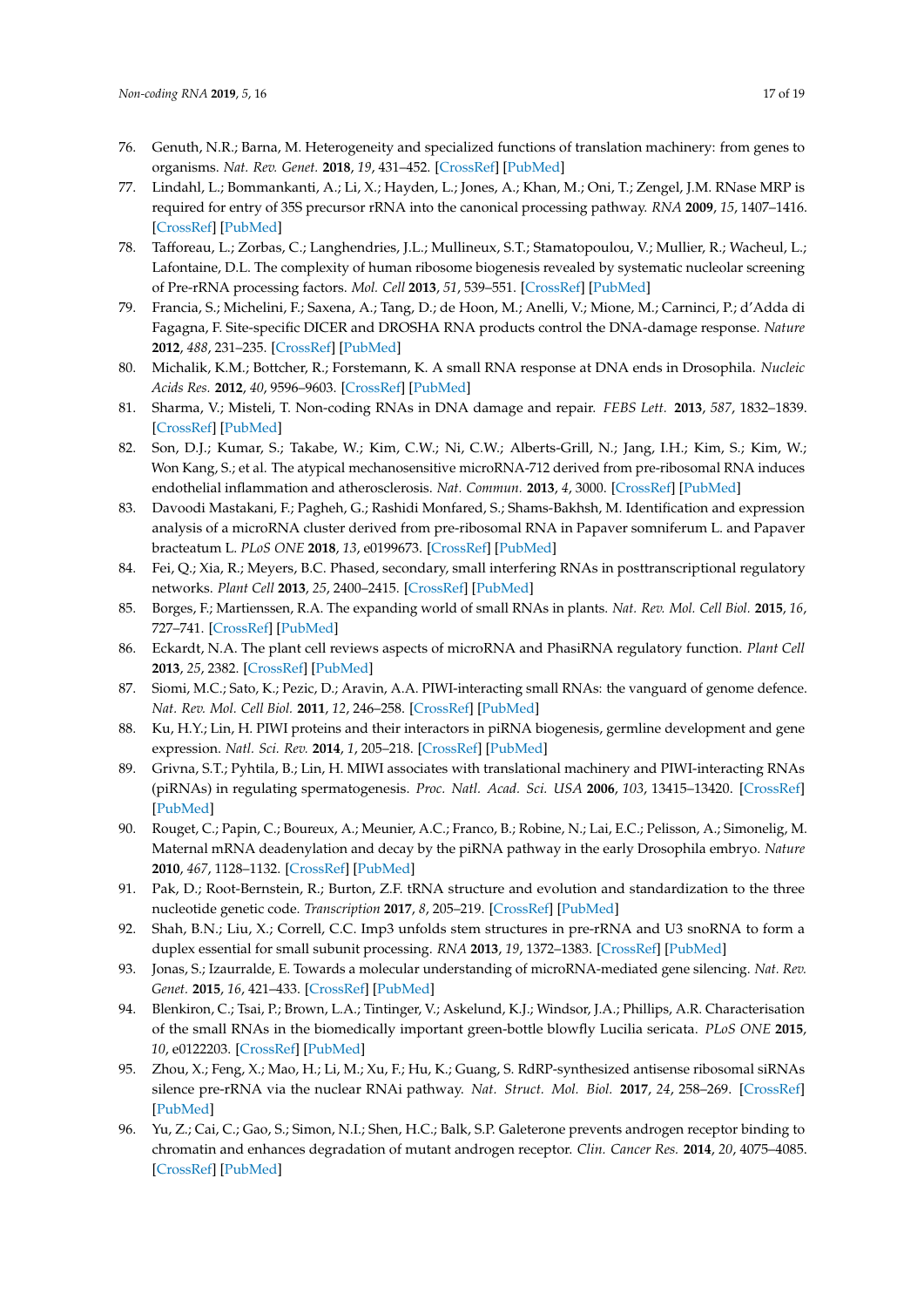- <span id="page-17-0"></span>97. Marcel, V.; Catez, F.; Diaz, J.J. Ribosome heterogeneity in tumorigenesis: the rRNA point of view. *Mol. Cell Oncol* **2015**, *2*, e983755. [\[CrossRef\]](http://dx.doi.org/10.4161/23723556.2014.983755) [\[PubMed\]](http://www.ncbi.nlm.nih.gov/pubmed/27305893)
- <span id="page-17-1"></span>98. Kumar, P.; Kuscu, C.; Dutta, A. Biogenesis and Function of Transfer RNA-Related Fragments (tRFs). *Trends Biochem. Sci.* **2016**, *41*, 679–689. [\[CrossRef\]](http://dx.doi.org/10.1016/j.tibs.2016.05.004) [\[PubMed\]](http://www.ncbi.nlm.nih.gov/pubmed/27263052)
- <span id="page-17-2"></span>99. Scott, M.S.; Ono, M. From snoRNA to miRNA: Dual function regulatory non-coding RNAs. *Biochimie* **2011**, *93*, 1987–1992. [\[CrossRef\]](http://dx.doi.org/10.1016/j.biochi.2011.05.026) [\[PubMed\]](http://www.ncbi.nlm.nih.gov/pubmed/21664409)
- <span id="page-17-3"></span>100. Telonis, A.G.; Loher, P.; Honda, S.; Jing, Y.; Palazzo, J.; Kirino, Y.; Rigoutsos, I. Dissecting tRNA-derived fragment complexities using personalized transcriptomes reveals novel fragment classes and unexpected dependencies. *Oncotarget* **2015**, *6*, 24797–24822. [\[CrossRef\]](http://dx.doi.org/10.18632/oncotarget.4695) [\[PubMed\]](http://www.ncbi.nlm.nih.gov/pubmed/26325506)
- <span id="page-17-4"></span>101. Haussecker, D.; Huang, Y.; Lau, A.; Parameswaran, P.; Fire, A.Z.; Kay, M.A. Human tRNA-derived small RNAs in the global regulation of RNA silencing. *RNA* **2010**, *16*, 673–695. [\[CrossRef\]](http://dx.doi.org/10.1261/rna.2000810) [\[PubMed\]](http://www.ncbi.nlm.nih.gov/pubmed/20181738)
- <span id="page-17-5"></span>102. Asha, S.; Soniya, E.V. The sRNAome mining revealed existence of unique signature small RNAs derived from 5.8SrRNA from Piper nigrum and other plant lineages. *Sci. Rep.* **2017**, *7*, 41052. [\[CrossRef\]](http://dx.doi.org/10.1038/srep41052) [\[PubMed\]](http://www.ncbi.nlm.nih.gov/pubmed/28145468)
- <span id="page-17-6"></span>103. Wang, Y.; Li, H.; Sun, Q.; Yao, Y. Characterization of Small RNAs Derived from tRNAs, rRNAs and snoRNAs and Their Response to Heat Stress in Wheat Seedlings. *PLoS ONE* **2016**, *11*, e0150933. [\[CrossRef\]](http://dx.doi.org/10.1371/journal.pone.0150933) [\[PubMed\]](http://www.ncbi.nlm.nih.gov/pubmed/26963812)
- <span id="page-17-7"></span>104. Li, Z.; Ender, C.; Meister, G.; Moore, P.S.; Chang, Y.; John, B. Extensive terminal and asymmetric processing of small RNAs from rRNAs, snoRNAs, snRNAs, and tRNAs. *Nucleic Acids Res.* **2012**, *40*, 6787–6799. [\[CrossRef\]](http://dx.doi.org/10.1093/nar/gks307) [\[PubMed\]](http://www.ncbi.nlm.nih.gov/pubmed/22492706)
- <span id="page-17-8"></span>105. Anger, A.M.; Armache, J.P.; Berninghausen, O.; Habeck, M.; Subklewe, M.; Wilson, D.N.; Beckmann, R. Structures of the human and Drosophila 80S ribosome. *Nature* **2013**, *497*, 80–85. [\[CrossRef\]](http://dx.doi.org/10.1038/nature12104) [\[PubMed\]](http://www.ncbi.nlm.nih.gov/pubmed/23636399)
- <span id="page-17-9"></span>106. Kloc, M.; Etkin, L.D. RNA localization mechanisms in oocytes. *J. Cell Sci.* **2005**, *118*, 269–282. [\[CrossRef\]](http://dx.doi.org/10.1242/jcs.01637) [\[PubMed\]](http://www.ncbi.nlm.nih.gov/pubmed/15654016)
- <span id="page-17-10"></span>107. Li, Y.; Luo, J.; Zhou, H.; Liao, J.Y.; Ma, L.M.; Chen, Y.Q.; Qu, L.H. Stress-induced tRNA-derived RNAs: A novel class of small RNAs in the primitive eukaryote Giardia lamblia. *Nucleic Acids Res.* **2008**, *36*, 6048–6055. [\[CrossRef\]](http://dx.doi.org/10.1093/nar/gkn596) [\[PubMed\]](http://www.ncbi.nlm.nih.gov/pubmed/18820301)
- 108. Asha, S.; Soniya, E.V. Transfer RNA Derived Small RNAs Targeting Defense Responsive Genes Are Induced during Phytophthora capsici Infection in Black Pepper (*Piper nigrum* L.). *Front. Plant Sci.* **2016**, *7*, 767. [\[CrossRef\]](http://dx.doi.org/10.3389/fpls.2016.00767) [\[PubMed\]](http://www.ncbi.nlm.nih.gov/pubmed/27313593)
- 109. Bakowska-Zywicka, K.; Mleczko, A.M.; Kasprzyk, M.; Machtel, P.; Zywicki, M.; Twardowski, T. The widespread occurrence of tRNA-derived fragments in Saccharomyces cerevisiae. *FEBS Open Bio* **2016**, *6*, 1186–1200. [\[CrossRef\]](http://dx.doi.org/10.1002/2211-5463.12127) [\[PubMed\]](http://www.ncbi.nlm.nih.gov/pubmed/28203519)
- 110. Cognat, V.; Morelle, G.; Megel, C.; Lalande, S.; Molinier, J.; Vincent, T.; Small, I.; Duchene, A.M.; Marechal-Drouard, L. The nuclear and organellar tRNA-derived RNA fragment population in Arabidopsis thaliana is highly dynamic. *Nucleic Acids Res.* **2017**, *45*, 3460–3472. [\[CrossRef\]](http://dx.doi.org/10.1093/nar/gkw1122) [\[PubMed\]](http://www.ncbi.nlm.nih.gov/pubmed/27899576)
- <span id="page-17-16"></span>111. Thompson, D.M.; Lu, C.; Green, P.J.; Parker, R. tRNA cleavage is a conserved response to oxidative stress in eukaryotes. *RNA* **2008**, *14*, 2095–2103. [\[CrossRef\]](http://dx.doi.org/10.1261/rna.1232808) [\[PubMed\]](http://www.ncbi.nlm.nih.gov/pubmed/18719243)
- <span id="page-17-11"></span>112. Olvedy, M.; Scaravilli, M.; Hoogstrate, Y.; Visakorpi, T.; Jenster, G.; Martens-Uzunova, E.S. A comprehensive repertoire of tRNA-derived fragments in prostate cancer. *Oncotarget* **2016**, *7*, 24766–24777. [\[CrossRef\]](http://dx.doi.org/10.18632/oncotarget.8293) [\[PubMed\]](http://www.ncbi.nlm.nih.gov/pubmed/27015120)
- <span id="page-17-12"></span>113. Bakowska-Zywicka, K.; Kasprzyk, M.; Twardowski, T. tRNA-derived short RNAs bind to Saccharomyces cerevisiae ribosomes in a stress-dependent manner and inhibit protein synthesis in vitro. *FEMS Yeast Res.* **2016**, *16*. [\[CrossRef\]](http://dx.doi.org/10.1093/femsyr/fow077) [\[PubMed\]](http://www.ncbi.nlm.nih.gov/pubmed/27609601)
- <span id="page-17-17"></span>114. Gebetsberger, J.; Wyss, L.; Mleczko, A.M.; Reuther, J.; Polacek, N. A tRNA-derived fragment competes with mRNA for ribosome binding and regulates translation during stress. *RNA Biol.* **2017**, *14*, 1364–1373. [\[CrossRef\]](http://dx.doi.org/10.1080/15476286.2016.1257470) [\[PubMed\]](http://www.ncbi.nlm.nih.gov/pubmed/27892771)
- <span id="page-17-15"></span>115. Wang, J.; Meng, X.; Dobrovolskaya, O.B.; Orlov, Y.L.; Chen, M. Non-coding RNAs and Their Roles in Stress Response in Plants. *Genom. Proteom. Bioinform.* **2017**, *15*, 301–312. [\[CrossRef\]](http://dx.doi.org/10.1016/j.gpb.2017.01.007) [\[PubMed\]](http://www.ncbi.nlm.nih.gov/pubmed/29017967)
- <span id="page-17-13"></span>116. Yamasaki, S.; Ivanov, P.; Hu, G.F.; Anderson, P. Angiogenin cleaves tRNA and promotes stress-induced translational repression. *J. Cell Biol.* **2009**, *185*, 35–42. [\[CrossRef\]](http://dx.doi.org/10.1083/jcb.200811106) [\[PubMed\]](http://www.ncbi.nlm.nih.gov/pubmed/19332886)
- <span id="page-17-14"></span>117. Hillebrand, A.; Matz, J.M.; Almendinger, M.; Muller, K.; Matuschewski, K.; Schmitz-Linneweber, C. Identification of clustered organellar short (cos) RNAs and of a conserved family of organellar RNA-binding proteins, the heptatricopeptide repeat proteins, in the malaria parasite. *Nucleic Acids Res.* **2018**. [\[CrossRef\]](http://dx.doi.org/10.1093/nar/gky710) [\[PubMed\]](http://www.ncbi.nlm.nih.gov/pubmed/30102371)